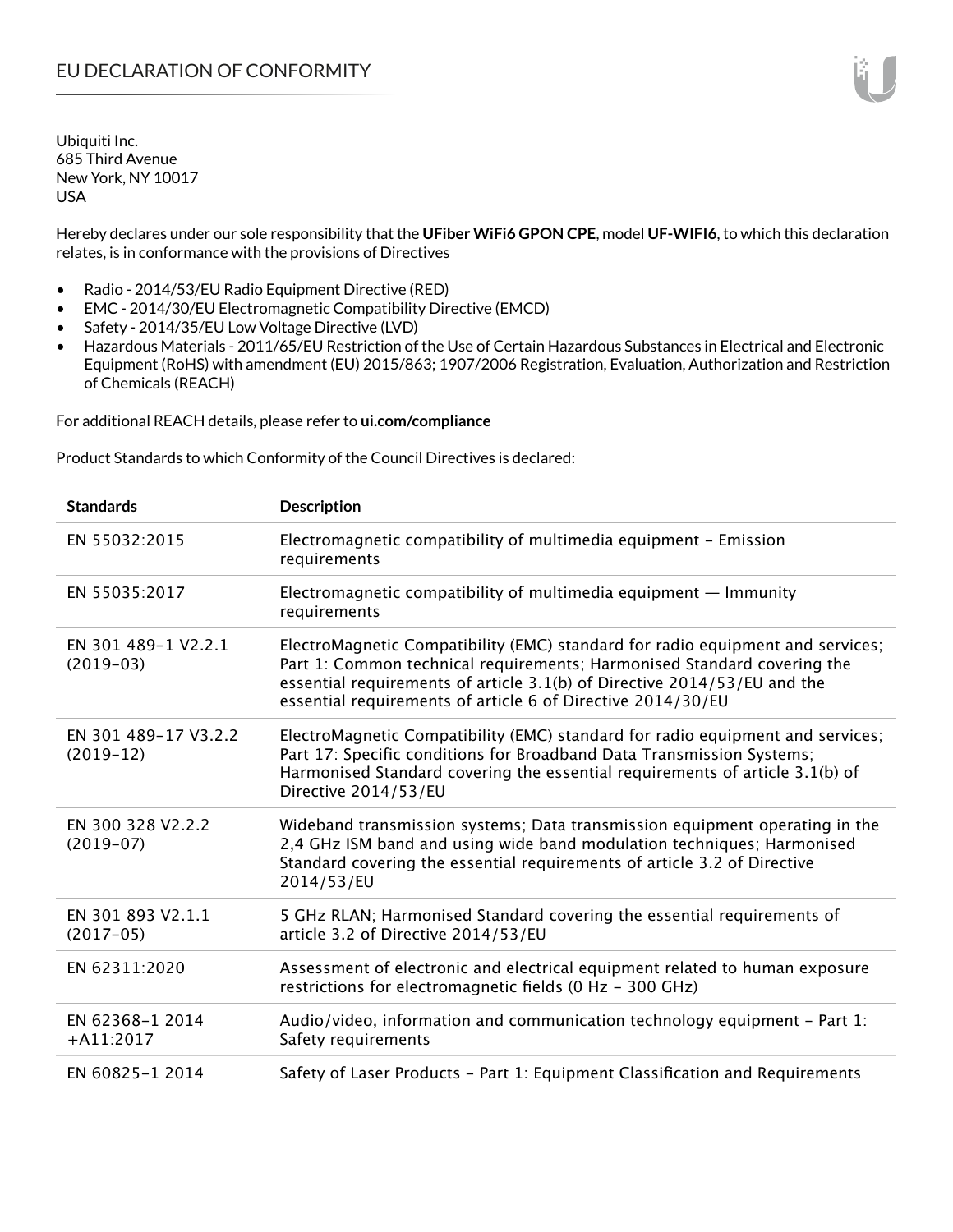| <b>Standards</b>              | <b>Description</b>                                                                         |
|-------------------------------|--------------------------------------------------------------------------------------------|
| EN 60825-2:2004<br>$+A2:2010$ | Safety of Laser Products - Part 2: Safety of Optical Fibre Communication<br>Systems (OFCS) |
| CE Marking                    | r c                                                                                        |

Mark Feil<br>Mark Feil

Compliance Manager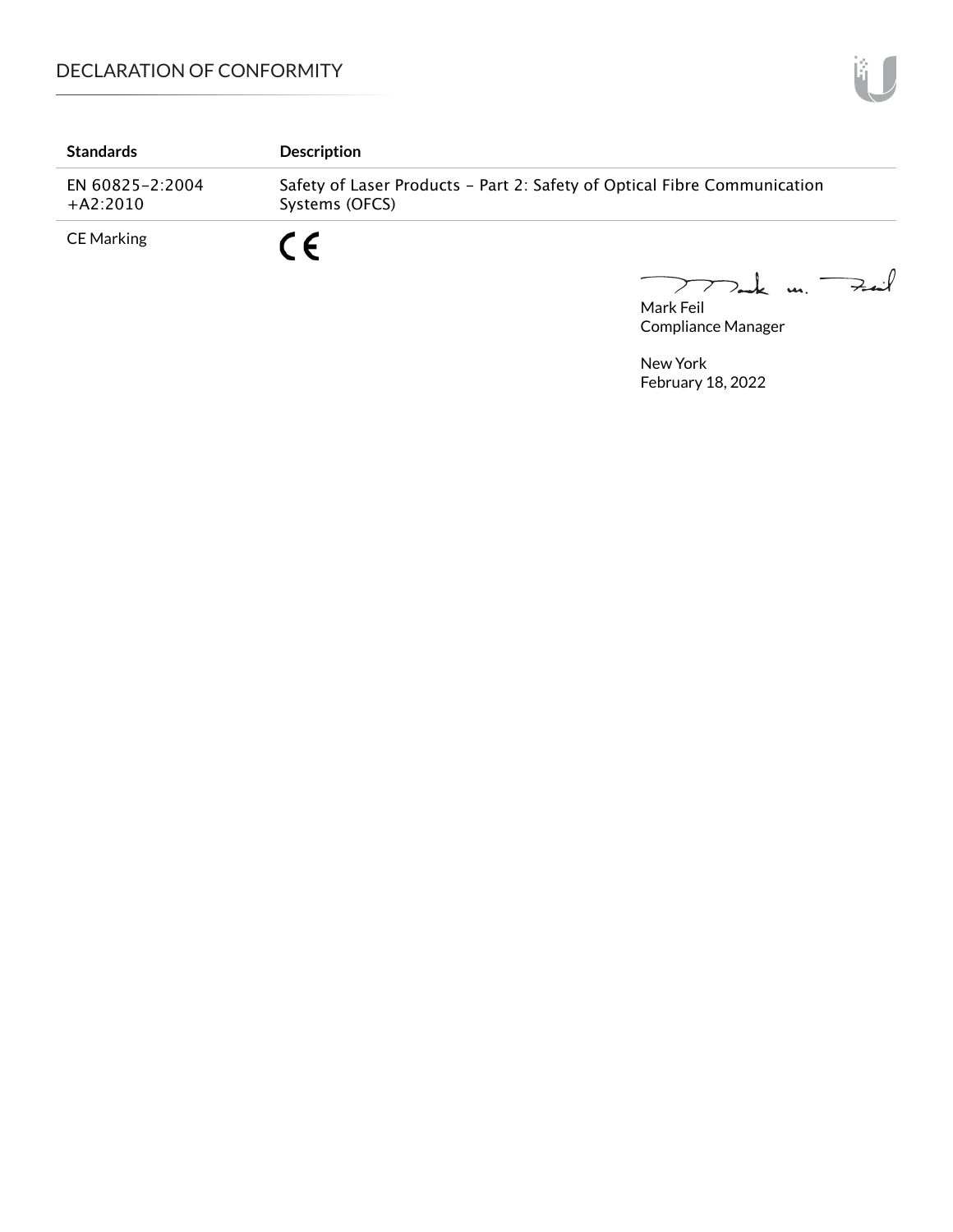## **UF-WIFI6**

#### **български** [Bulgarian]

С настоящото Ubiquiti декларира, че това устройство UF-WIFI6 е в съответствие със съществените изисквания и други приложими разпоредби на Директиви 2014/53/EC, 2014/30/ЕС, 2014/35/ЕС.

## **Hrvatski** [Croatian]

Ubiquiti ovim putem izjavljuje da je ovaj uređaj UF-WIFI6 sukladan osnovnim zahtjevima i ostalim bitnim odredbama Direktiva 2014/53/EU, 2014/30/EU, 2014/35/EU.

## **Čeština** [Czech]

Ubiquiti tímto prohlašuje, že toto UF-WIFI6 zařízení, je ve shodě se základními požadavky a dalšími příslušnými ustanoveními směrnic 2014/53/EU, 2014/30/EU, 2014/35/EU.

## **Dansk** [Danish]

Hermed, Ubiquiti, erklærer at denne UF-WIFI6 enhed, er i overensstemmelse med de væsentlige krav og øvrige relevante krav i direktiver 2014/53/EU, 2014/30/EU, 2014/35/EU.

## **Nederlands** [Dutch]

Hierbij verklaart Ubiquiti, dat deze UF-WIFI6 apparaat, in overeenstemming is met de essentiële eisen en de andere relevante bepalingen van richtlijnen 2014/53/EU, 2014/30/EU, 2014/35/EU.

## **English**

Hereby, Ubiquiti, declares that this UF-WIFI6 device, is in compliance with the essential requirements and other relevant provisions of Directives 2014/53/EU, 2014/30/EU, 2014/35/EU.

## **Eesti keel** [Estonian]

Käesolevaga Ubiquiti kinnitab, et antud UF-WIFI6 seade, on vastavus olulistele nõuetele ja teistele asjakohastele sätetele direktiivide 2014/53/EL, 2014/30/EL, 2014/35/EL.

## **Suomi** [Finnish]

Täten Ubiquiti vakuuttaa, että tämä UF-WIFI6 laite, on yhdenmukainen olennaisten vaatimusten ja muiden sitä koskevien direktiivien 2014/53/EU, 2014/30/EU, 2014/35/EU.

## **Français** [French]

Par la présente Ubiquiti déclare que l'appareil UF-WIFI6, est conforme aux exigences essentielles et aux autres dispositions pertinentes des directives 2014/53/UE, 2014/30/UE, 2014/35/UE.

## **Deutsch** [German]

Hiermit erklärt Ubiquiti, dass sich dieses UF-WIFI6 Gerät, in Übereinstimmung mit den grundlegenden Anforderungen und den anderen relevanten Vorschriften der Richtlinien 2014/53/EU, 2014/30/EU, 2014/35/EU befindet.

## **Ελληνικά** [Greek]

Δια του παρόντος, Ubiquiti, δηλώνει ότι αυτή η συσκευή UF-WIFI6, είναι σε συμμόρφωση με τις βασικές απαιτήσεις και τις λοιπές σχετικές διατάξεις των οδηγιών 2014/53/EE, 2014/30/EE, 2014/35/EE.

## **Magyar** [Hungarian]

Ezennel Ubiquiti kijelenti, hogy ez a UF-WIFI6 készülék megfelel az alapvető követelményeknek és más vonatkozó 2014/53/EU, 2014/30/EU, 2014/35/EU irányelvek rendelkezéseit.

#### **Íslenska** [Icelandic]

Hér, Ubiquiti, því yfir að þetta UF-WIFI6 tæki er í samræmi við grunnkröfur og önnur viðeigandi ákvæði tilskipana 2014/53/ESB, 2014/30/ESB, 2014/35/ESB.

#### **Italiano** [Italian]

Con la presente, Ubiquiti, dichiara che questo dispositivo UF-WIFI6, è conforme ai requisiti essenziali ed alle altre disposizioni pertinenti delle direttive 2014/53/UE, 2014/30/UE, 2014/35/UE.

#### **Latviešu valoda** [Latvian]

Ar šo, Ubiquiti, deklarē, ka UF-WIFI6 ierīce, ir saskaņā ar būtiskajām prasībām un citiem attiecīgiem noteikumiem Direktīvās 2014/53/ES, 2014/30/ES, 2014/35/ES.

## **Lietuvių kalba** [Lithuanian]

Ubiquiti deklaruoja, kad šis UF-WIFI6 įrenginys atitinka esminius reikalavimus ir kitas 2014/53/ES, 2014/30/ES, 2014/35/ES Direktyvų nuostatas.

## **Malti** [Maltese]

Hawnhekk, Ubiquiti, tiddikjara li dan il-mezz UF-WIFI6 huwa konformi mar-rekwiżiti essenzjali u dispożizzjonijiet rilevanti oħrajn ta 'Direttivi 2014/53/UE, 2014/30/UE, 2014/35/UE.

#### **Norsk** [Norwegian]

Herved Ubiquiti, erklærer at denne UF-WIFI6 enheten, er i samsvar med de grunnleggende kravene og andre relevante bestemmelser i direktivene 2014/53/EU, 2014/30/EU, 2014/35/EU.

#### **Polski** [Polish]

Niniejszym, Ubiquiti, oświadcza, że urządzenie UF-WIFI6, jest zgodny z zasadniczymi wymaganiami oraz pozostałymi stosownymi postanowieniami Dyrektyw 2014/53/UE, 2014/30/UE, 2014/35/UE.

## **Português** [Portuguese]

Ubiquiti declara que este dispositivo UF-WIFI6, está conforme com os requisitos essenciais e outras disposições das Directivas 2014/53/UE, 2014/30/UE, 2014/35/UE.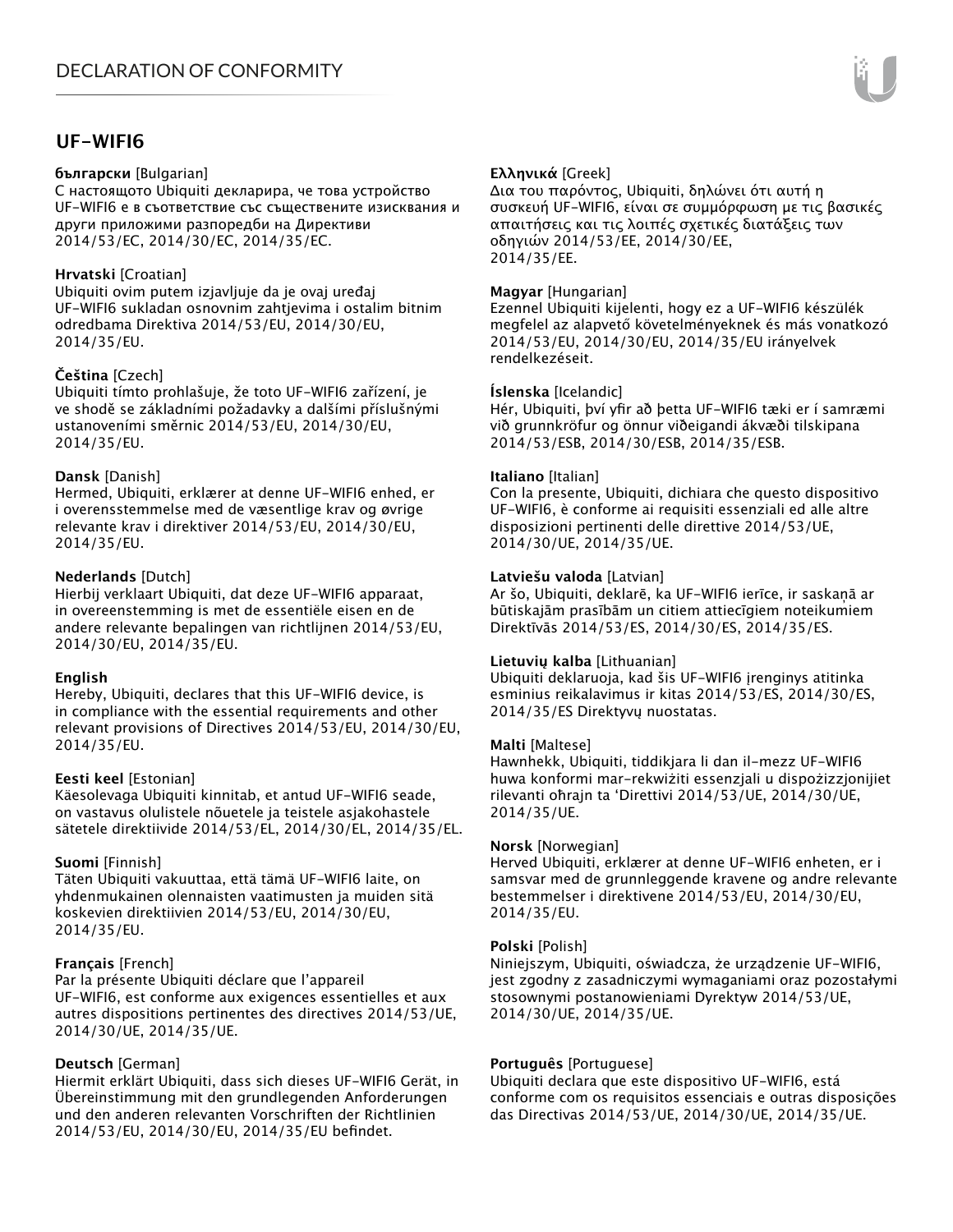#### **Română** [Romanian]

Prin prezenta, Ubiquiti declară că acest dispozitiv UF-WIFI6 este în conformitate cu cerințele esențiale și alte prevederi relevante ale Directivelor 2014/53/UE, 2014/30/UE, 2014/35/UE.

## **Slovenčina** [Slovak]

Týmto Ubiquiti, prehlasuje, že toto UF-WIFI6 zariadenie, je v súlade so základnými požiadavkami a ďalšími relevantnými ustanoveniami smernice 2014/53/EÚ, 2014/30/EÚ, 2014/35/EÚ.

#### **Slovenščina** [Slovenian]

Družba Ubiquiti izjavlja, da je naprava UF-WIFI6 v skladu z obveznimi zahtevami in drugimi ustreznimi določbami direktiv 2014/53/EU, 2014/30/EU in 2014/35/EU.

#### **Español** [Spanish]

Por medio de la presente Ubiquiti declara que este dispositivo UF-WIFI6, cumple con los requisitos esenciales y cualesquiera otras disposiciones aplicables o exigibles de las Directivas 2014/53/UE, 2014/30/UE, 2014/35/UE.

#### **Svenska** [Swedish]

Härmed Ubiquiti, intygar att denna UF-WIFI6 enhet är i överensstämmelse med de väsentliga egenskapskrav och övriga relevanta bestämmelser som framgår av direktiven 2014/53/EU, 2014/30/EU, 2014/35/EU.

#### **Accessories**:

https://www.ui.com/products/#default https://www.ui.com/products/#accessories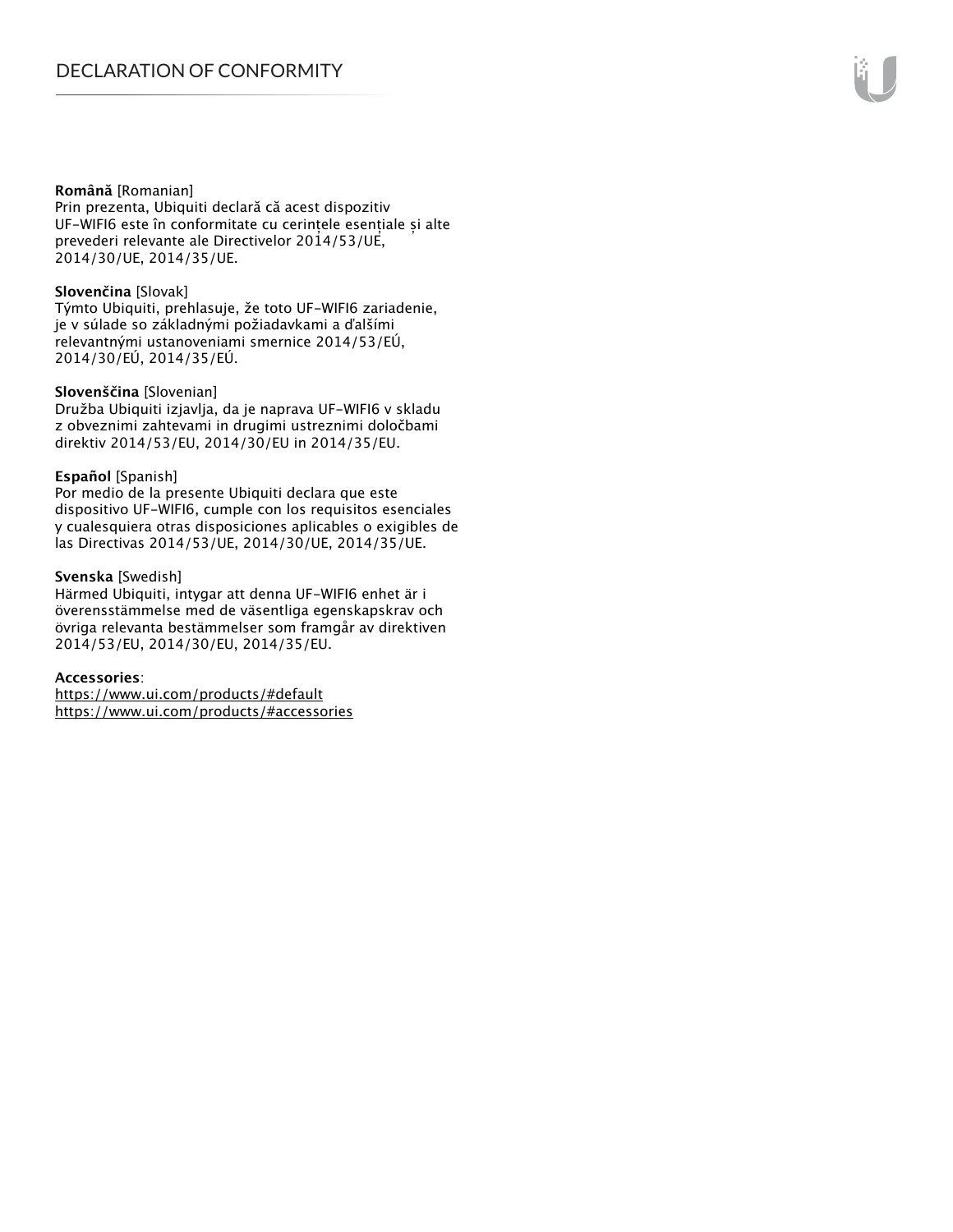Hereby declares under our sole responsibility that the **UFiber WiFi6 GPON CPE**, model **UF-WIFI6**, to which this declaration relates, is in conformance with the provisions of UK Regulations

- Radio Equipment Regulations 2017
- Electromagnetic Compatibility Regulations 2016
- Electrical Equipment (Safety) Regulations 2016
- Hazardous Materials The Restriction of the Use of Certain Hazardous Substances in Electrical and Electronic Equipment Regulations 2012; 1907/2006 Registration, Evaluation, Authorization and Restriction of Chemicals (REACH)

For additional REACH details, please refer to **ui.com/compliance**

Product Standards to which Conformity of the Council Directives is declared:

| <b>Standards</b>                    | <b>Description</b>                                                                                                                                                                                                                                                                                   |
|-------------------------------------|------------------------------------------------------------------------------------------------------------------------------------------------------------------------------------------------------------------------------------------------------------------------------------------------------|
| EN 55032:2015                       | Electromagnetic compatibility of multimedia equipment - Emission require-<br>ments                                                                                                                                                                                                                   |
| EN 55035:2017                       | Electromagnetic compatibility of multimedia equipment - Immunity<br>requirements                                                                                                                                                                                                                     |
| EN 301 489-1 V2.2.1<br>$(2019-03)$  | ElectroMagnetic Compatibility (EMC) standard for radio equipment and services;<br>Part 1: Common technical requirements; Harmonised Standard covering the<br>essential requirements of article 3.1(b) of Directive 2014/53/EU and the<br>essential requirements of article 6 of Directive 2014/30/EU |
| EN 301 489-17 V3.2.2<br>$(2019-12)$ | ElectroMagnetic Compatibility (EMC) standard for radio equipment and ser-<br>vices; Part 17: Specific conditions for Broadband Data Transmission Systems;<br>Harmonised Standard covering the essential requirements of article 3.1(b) of<br>Directive 2014/53/EU                                    |
| EN 300 328 V2.2.2<br>$(2019-07)$    | Wideband transmission systems; Data transmission equipment operating in<br>the 2,4 GHz ISM band and using wide band modulation techniques; Harmon-<br>ised Standard covering the essential requirements of article 3.2 of Directive<br>2014/53/EU                                                    |
| EN 301 893 V2.1.1<br>$(2017-05)$    | 5 GHz RLAN; Harmonised Standard covering the essential requirements of<br>article 3.2 of Directive 2014/53/EU                                                                                                                                                                                        |
| EN 62311:2020                       | Assessment of electronic and electrical equipment related to human exposure<br>restrictions for electromagnetic fields (0 Hz - 300 GHz)                                                                                                                                                              |
| EN 62368-1 2014<br>$+A11:2017$      | Audio/video, information and communication technology equipment - Part 1:<br>Safety requirements                                                                                                                                                                                                     |
| EN 60825-1 2014                     | Safety of Laser Products - Part 1: Equipment Classification and Requirements                                                                                                                                                                                                                         |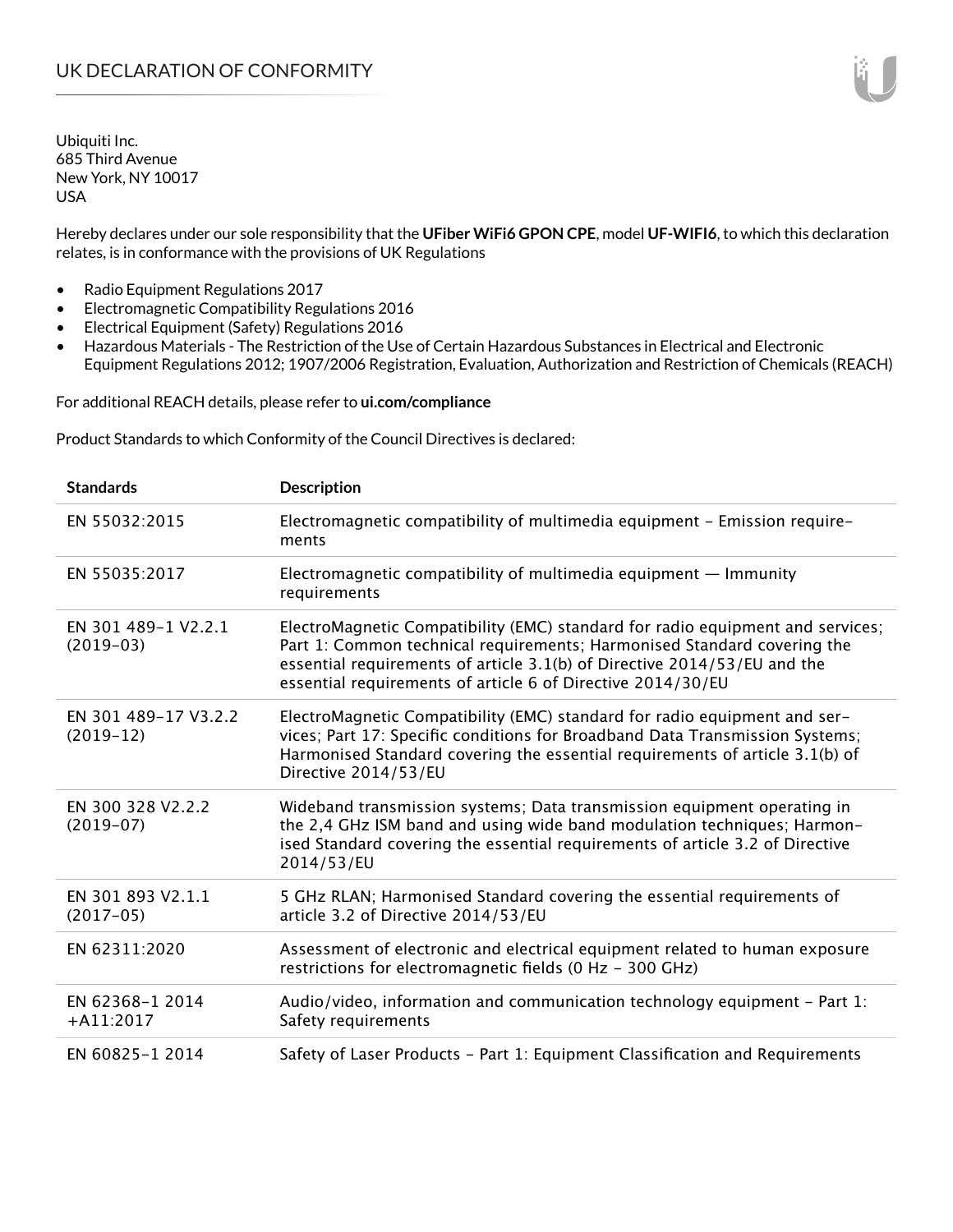| <b>Standards</b>              | <b>Description</b>                                                                         |  |
|-------------------------------|--------------------------------------------------------------------------------------------|--|
| EN 60825-2:2004<br>$+A2:2010$ | Safety of Laser Products - Part 2: Safety of Optical Fibre Communication<br>Systems (OFCS) |  |
| UKCA Marking                  | JK                                                                                         |  |

mak m. Fail

Mark Feil Compliance Manager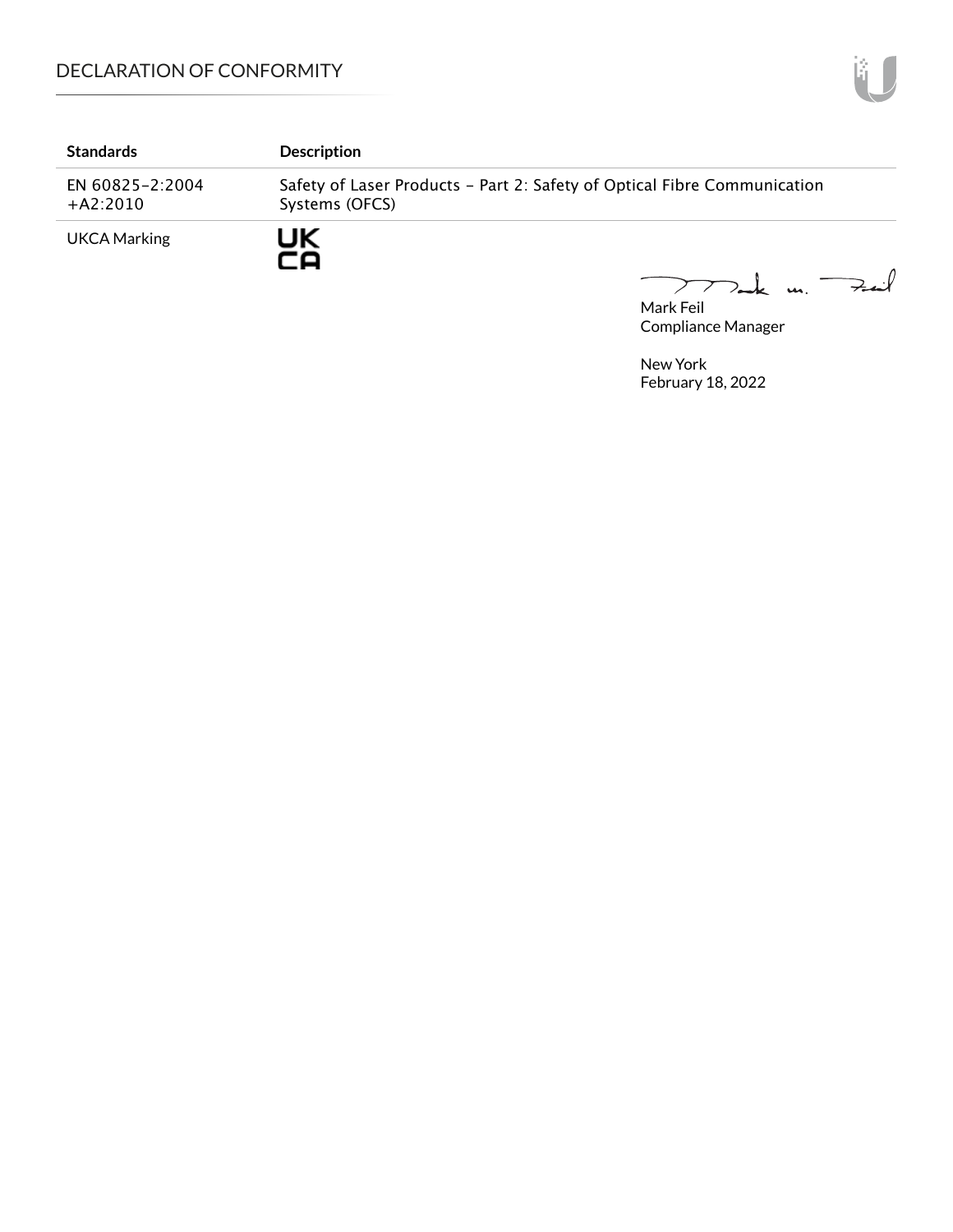Con la presente dichiara sotto la propria esclusiva responsabilità che l' **UFiber WiFi6 GPON CPE**, modello **UF-WIFI6**, a cui si riferisce la presente dichiarazione, è conforme alle disposizioni delle Direttive

- Radio 2014/53/EU Direttiva sulle apparecchiature radio (RED)
- EMC -2014/30/UE Direttiva sulla Compatibilità Elettromagnetica (EMCD)
- Sicurezza -2014/35/UE Direttiva sulla Bassa Tensione (LVD)
- Materiali Pericolosi -2011/65/UE Restrizione dell'uso di alcune Sostanze Pericolose nelle Apparecchiature Elettriche ed Elettroniche (RoHS) con emendamento (UE) 2015/863; 1907/2006 Registrazione, Valutazione, Autorizzazione e Restrizione delle Sostanze Chimiche (REACH)

Per ulteriori dettagli sul REACH, fare riferimento a **ui.com/compliance**

| <b>Standard</b>                     | <b>Descrizione</b>                                                                                                                                                                                                                                                               |
|-------------------------------------|----------------------------------------------------------------------------------------------------------------------------------------------------------------------------------------------------------------------------------------------------------------------------------|
| EN 55032:2015                       | Compatibilità elettromagnetica delle apparecchiature multimediali -<br>Prescrizioni di Emissione                                                                                                                                                                                 |
| EN 55035:2017                       | Compatibilità elettromagnetica per apparecchiature multimediali — Requisiti di<br>immunità                                                                                                                                                                                       |
| EN 301 489-1 V2.2.1<br>$(2019-03)$  | Compatibilità elettromagnetica e problematiche di spettro radio (ERM); Norma<br>di compatibilità elettromagnetica (EMC) per apparecchiature e servizi radio;<br>Parte 1: Requisiti tecnici comuni                                                                                |
| EN 301 489-17 V3.2.2<br>$(2019-12)$ | Norma di Compatibilità Elettromagnetica (EMC) per apparecchiature e servizi<br>radio; Parte 17: Condizioni specifiche per sistemi di trasmissione dati a banda<br>larga; Norma armonizzata relativa ai requisiti essenziali dell'articolo 3.1(b) della<br>direttiva 2014/53/UE   |
| EN 300 328 V2.2.2<br>$(2019-07)$    | Sistemi di trasmissione a banda larga; apparecchiature di trasmissione dati che<br>operano nella banda 2,4 GHz ISM e che utilizzano tecniche di modulazione a<br>banda larga; norma armonizzata relativa ai requisiti essenziali dell'articolo 3.2<br>della direttiva 2014/53/UE |
| EN 302 502 V2.1.1<br>$(2017-03)$    | Sistemi di Accesso Wireless (WAS); sistemi fissi di trasmissione dati a banda<br>larga a 5,8 GHz; norma armonizzata che soddisfa i requisiti essenziali<br>dell'articolo 3.2 della direttiva 2014/53/UE                                                                          |
| EN 301 893 V2.1.1<br>$(2017-05)$    | 5 GHz RLAN; norma armonizzata che soddisfa i requisiti essenziali dell'articolo<br>3.2 della direttiva 2014/53/UE                                                                                                                                                                |
| EN 62311:2020                       | Valutazione degli apparecchi elettronici ed elettrici in relazione ai limiti di base<br>per l'esposizione umana ai campi elettromagnetici (0 Hz - 300 GHz)                                                                                                                       |
| EN 62368-1 2014<br>$+A11:2017$      | Apparecchiature per la tecnologia audio/video, dell'informazione e della<br>comunicazione - Parte 1: Requisiti di sicurezza                                                                                                                                                      |
| EN 60825-1 2014                     | Sicurezza degli apparecchi laser - Parte 1: Classificazione degli apparecchi e<br>prescrizioni                                                                                                                                                                                   |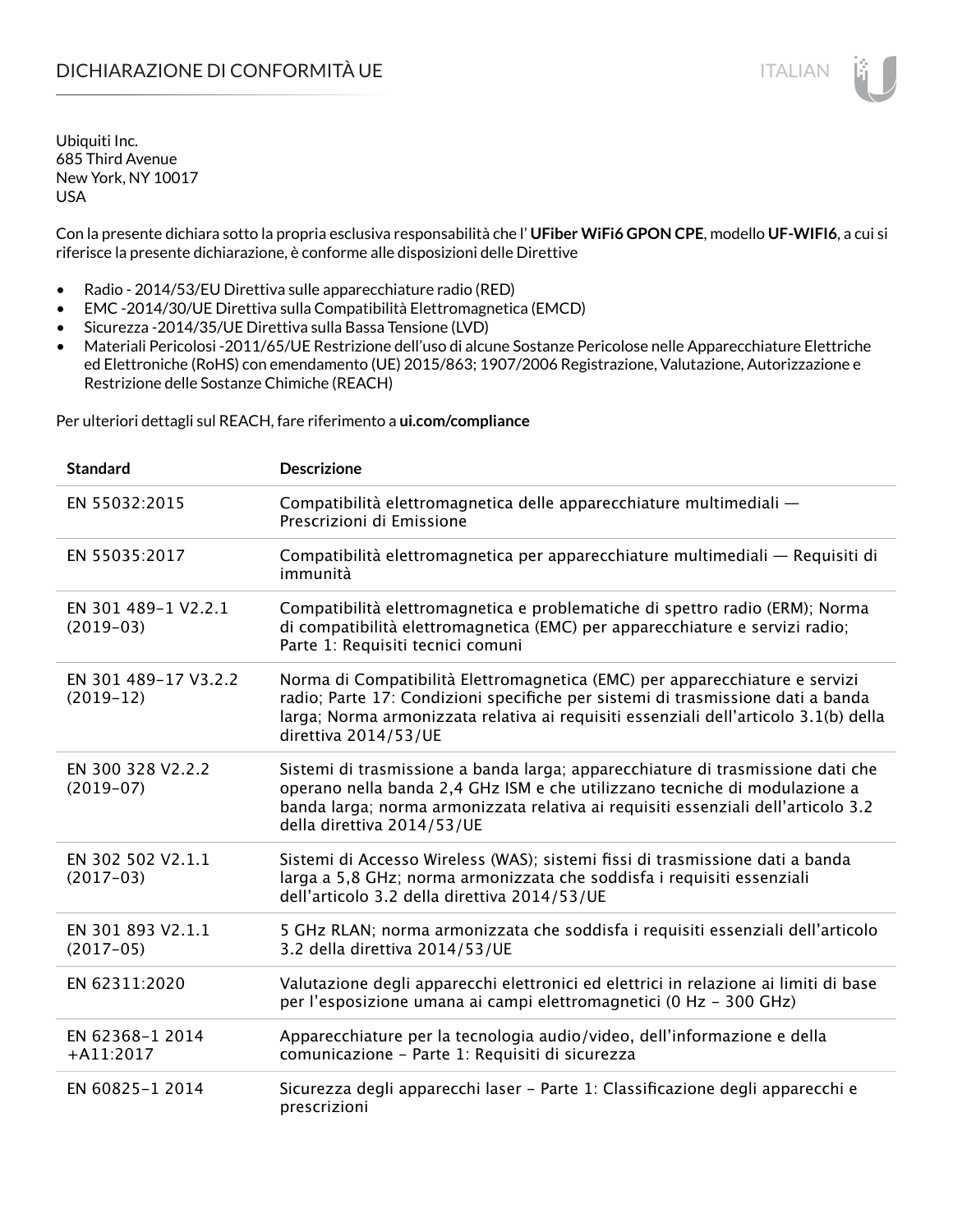

| <b>Standard</b>               | <b>Descrizione</b>                                                                                           |
|-------------------------------|--------------------------------------------------------------------------------------------------------------|
| EN 60825-2:2004<br>$+A2:2010$ | Sicurezza degli apparecchi laser – Parte 2: Sicurezza dei sistemi di<br>comunicazione a fibre ottiche (OFCS) |
| CE Marking                    |                                                                                                              |

Mark Feil u. <del>Zuil</del>  $\overbrace{\phantom{aaaaa}}^{x}$ 

Compliance Manager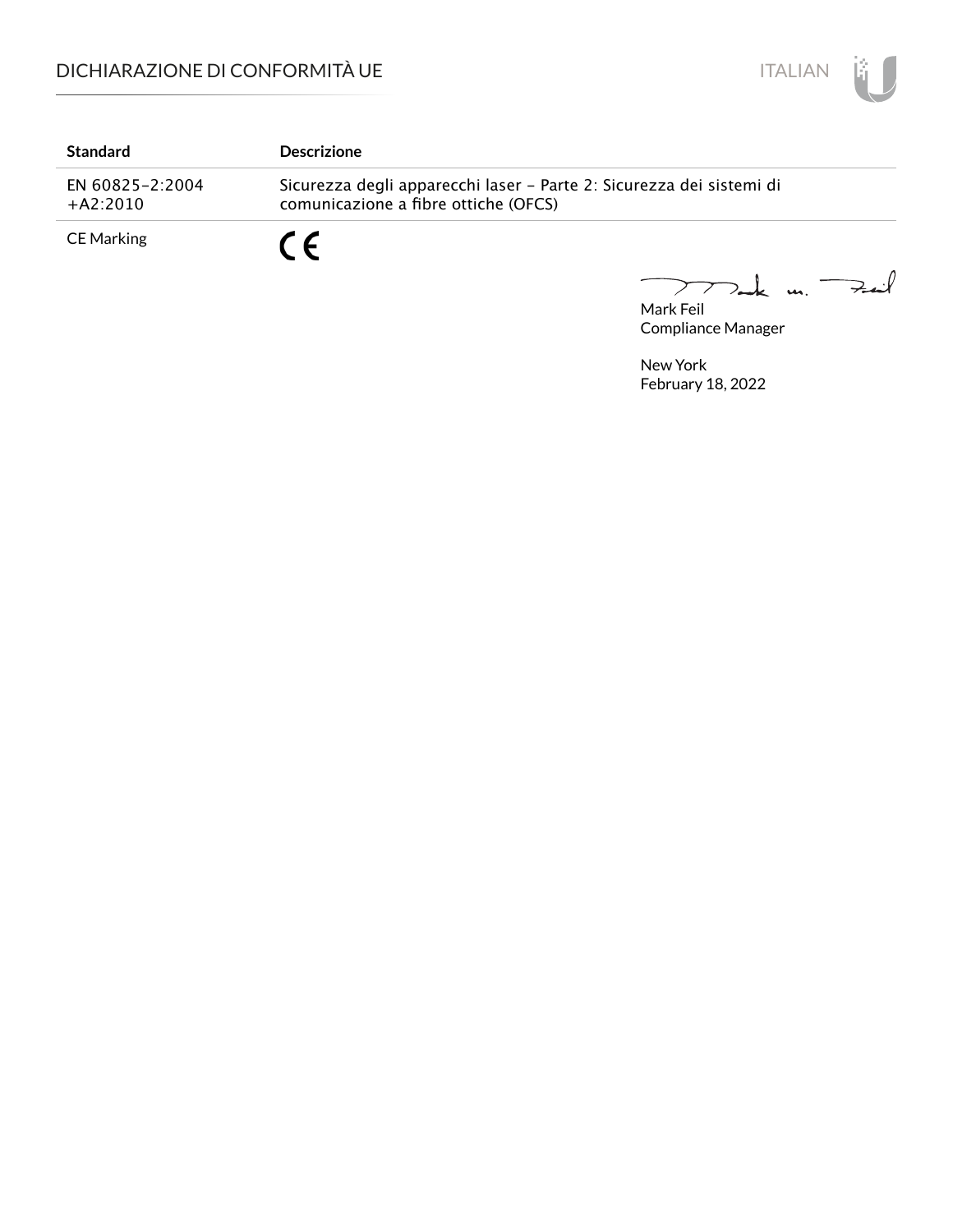Déclare par la présente, sous notre seule responsabilité, que l'**UFiber WiFi6 GPON CPE**, modèle **UF-WIFI6**, auquel se rapporte cette déclaration, est conforme aux dispositions des Directives

- Radio 2014/53/EU Directive sur les Équipements Radio (RED)
- EMC -2014/30/EU Directive sur la Compatibilité Electromagnétique (EMCD)
- Sécurité -2014/35/EU Directive sur la Basse Tension (LVD)
- Matières dangereuses -2011/65/UE Restriction de l'utilisation de Certaines Substances Dangereuses dans les Equipements Electriques et Electroniques (RoHS) avec amendement (EU) 2015/863 ; 1907/2006 Enregistrement, Evaluation, Autorisation et Restriction des Produits Chimiques (REACH)

Pour plus de détails sur le règlement REACH, veuillez consulter le site **ui.com/compliance**

| <b>Normes</b>                       | La description                                                                                                                                                                                                                                                                                                                         |
|-------------------------------------|----------------------------------------------------------------------------------------------------------------------------------------------------------------------------------------------------------------------------------------------------------------------------------------------------------------------------------------|
| EN 55032:2015                       | Compatibilité électromagnétique des équipements multimédia — Exigences<br>d'émission                                                                                                                                                                                                                                                   |
| EN 55035:2017                       | Compatibilité électromagnétique des équipements multimédia - Exigences<br>d'immunité                                                                                                                                                                                                                                                   |
| EN 301 489-1 V2.2.1<br>$(2019-03)$  | Compatibilité électromagnétique et spectre radioélectrique (ERM) ; Norme de<br>compatibilité électromagnétique (CEM) pour les équipements de communication<br>radio et services ; Partie 1 : Exigences techniques communes                                                                                                             |
| EN 301 489-17 V3.2.2<br>$(2019-12)$ | Norme de compatibilité électromagnétique (CEM) concernant les équipements<br>de communication radio et services ; partie 17 : Exigences particulières<br>applicables aux systèmes de transmission de données à large bande ; norme<br>harmonisée couvrant les exigences essentielles de l'article 3.1(b) de la directive<br>2014/53/UE |
| EN 300 328 V2.2.2<br>$(2019-07)$    | Systèmes de transmission de données à large bande ; Matériel de transmission<br>de données fonctionnant dans la bande ISM à 2, 4 GHz et utilisant des<br>techniques de modulation à étalement du spectre ; Norme harmonisée couvrant<br>les exigences essentielles de l'article 3.2 de la directive 2014/53/UE.                        |
| EN 301 893 V2.1.1<br>$(2017-05)$    | RLAN de 5 GHz ; Norme harmonisée couvrant les exigences essentielles de<br>l'article 3.2 de la Directive 2014/53/EU                                                                                                                                                                                                                    |
| EN 62311:2020                       | Évaluation des équipements électroniques et électriques en relation avec les<br>restrictions d'exposition humaine pour les champs électromagnétiques (0 Hz -<br>300 GHz)                                                                                                                                                               |
| EN 62368-1 2014<br>$+A11:2017$      | Equipements des technologies de l'audio/vidéo, de l'information et de la<br>communication - Partie 1 : exigences de sécurité                                                                                                                                                                                                           |
| EN 60825-1 2014                     | Sécurité des appareils à laser - Partie 1 : Classification des matériels et<br>exigences                                                                                                                                                                                                                                               |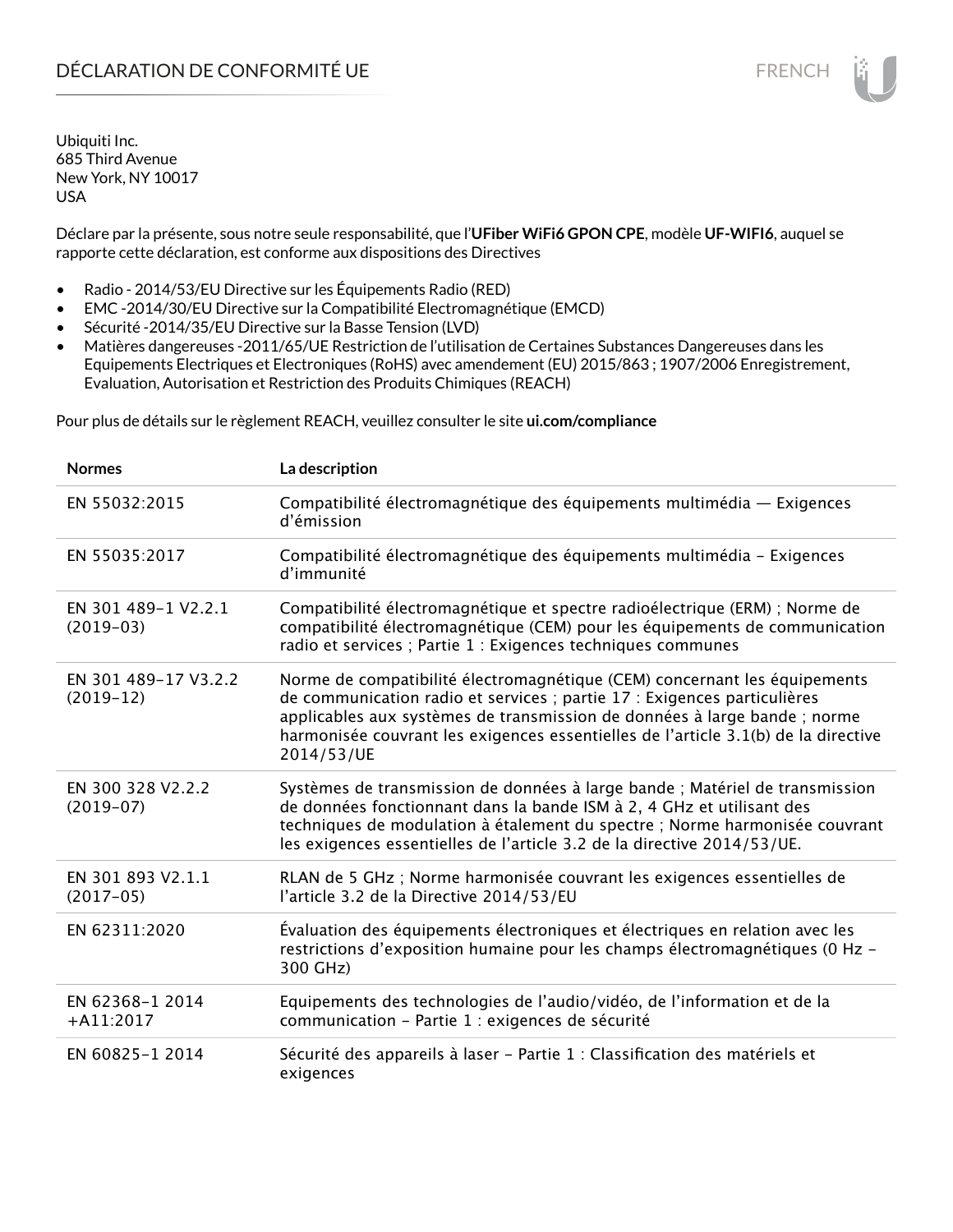

| <b>Normes</b>                 | La description                                                                                                      |
|-------------------------------|---------------------------------------------------------------------------------------------------------------------|
| EN 60825-2:2004<br>$+A2:2010$ | Sécurité des appareils à laser - Partie 2 : Sécurité des systèmes de<br>télécommunication par fibres optiques (SFO) |
| CE Marking                    |                                                                                                                     |

Mark Feil<br>Mark Feil  $\overline{\phantom{0}}$ 

Compliance Manager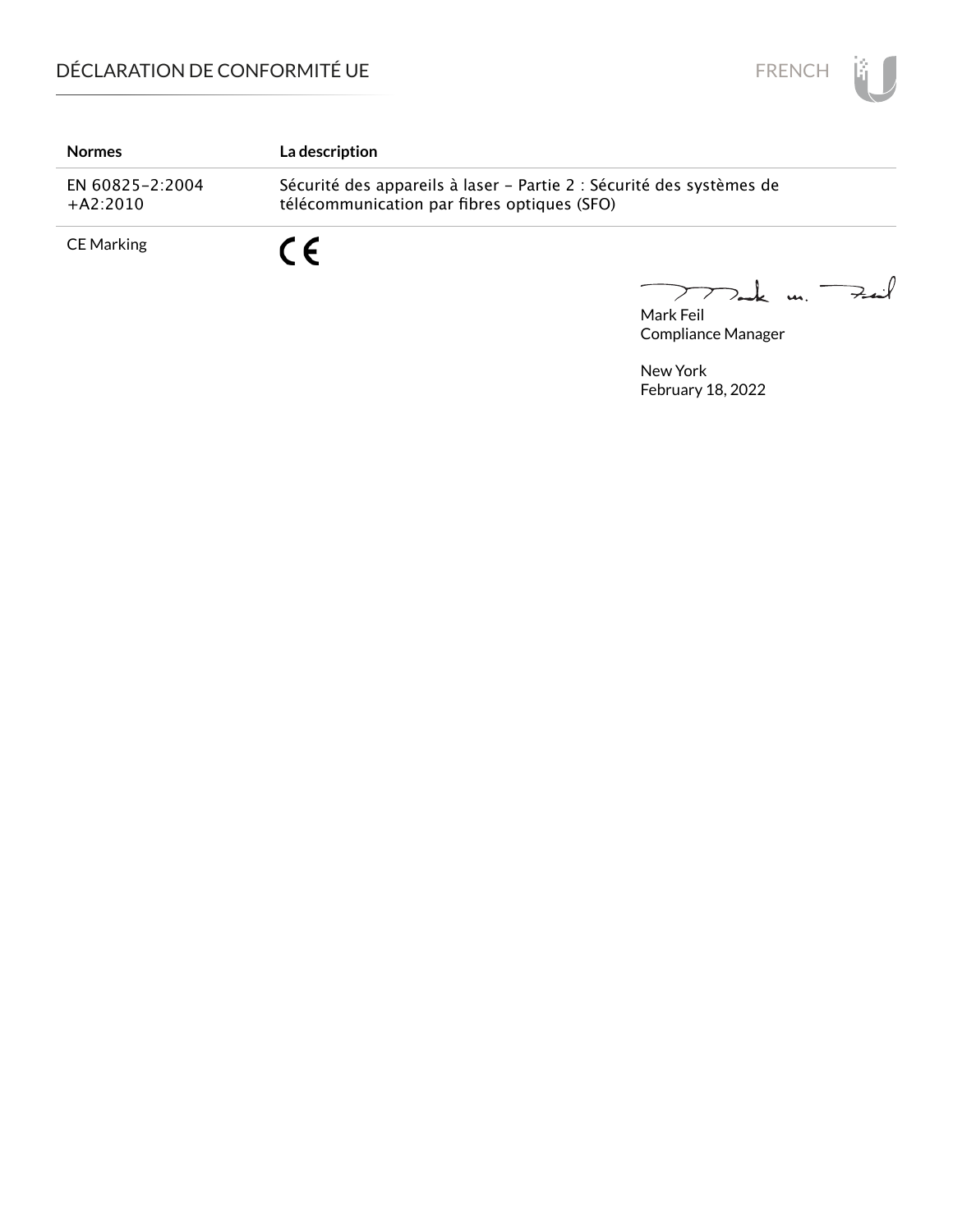Por la presente declaramos bajo nuestra exclusiva responsabilidad que el **UFiber WiFi6 GPON CPE**, modelo **UF-WIFI6**, al que se refiere esta declaración, es conforme con las disposiciones de las Directivas

- Radio 2014/53/EU Directiva de Equipos de Radio (RED)
- EMC -2014/30/Directiva de Compatibilidad Electromagnética de la UE (EMCD)
- Seguridad -2014/35/Directiva de Baja Tensión de la UE (LVD)
- Materiales Peligrosos -2011/65/UE Restricción de la Utilización de Determinadas Sustancias Peligrosas en Aparatos Eléctricos y Electrónicos (RoHS) con la enmienda (UE) 2015/863; 1907/2006 Registro, Evaluación, Autorización y Restricción de Sustancias Químicas (REACH)

Para más detalles sobre el REACH, consulte **ui.com/compliance**

| <b>Estándares</b>                   | Descripción                                                                                                                                                                                                                                                                                         |
|-------------------------------------|-----------------------------------------------------------------------------------------------------------------------------------------------------------------------------------------------------------------------------------------------------------------------------------------------------|
| EN 55032:2015                       | Compatibilidad electromagnética de equipos multimedia. Requisitos de emisión                                                                                                                                                                                                                        |
| EN 55035:2017                       | Compatibilidad electromagnética de equipos multimedia. Requisitos de<br>inmunidad                                                                                                                                                                                                                   |
| EN 301 489-1 V2.2.1<br>$(2019-03)$  | Cuestiones de Compatibilidad Electromagnética y Espectro de Radiofrecuencia<br>(ERM). Compatibilidad electromagnética (CEM): norma para equipos de radio y<br>servicios. Parte 1: Requisitos técnicos comunes                                                                                       |
| EN 301 489-17 V3.2.2<br>$(2019-12)$ | Norma de Compatibilidad Electromagnética (CEM) para equipos y servicios<br>radioeléctricos; Parte 17: Condiciones específicas para sistemas de transmisión<br>de datos de banda ancha; Norma armonizada que cubre los requisitos<br>esenciales del artículo 3.1.b) de la Directiva 2014/53/UE       |
| EN 300 328 V2.2.2<br>$(2019-07)$    | Sistemas de transmisión de datos de banda ancha; Equipos de transmisión<br>de datos, que funcionan en la banda ISM de 2,4 GHz y utilizan técnicas de<br>modulación de espectro ensanchado; Norma armonizada que cubre los<br>requisitos esenciales según el artículo 3.2 de la Directiva 2014/53/UE |
| EN 301 893 V2.1.1<br>$(2017-05)$    | 5 GHz RLAN; Norma armonizada que cubre los requisitos esenciales del artículo<br>3.2 de la Directiva 2014/53/UE                                                                                                                                                                                     |
| EN 62311:2020                       | Evaluación de los equipos electrónicos y eléctricos en relación con las<br>restricciones relativas a la exposición de las personas a los campos<br>electromagnéticos (0 Hz - 300 GHz)                                                                                                               |
| EN 62368-1 2014<br>$+A11:2017$      | Equipos de audio y vídeo, de tecnología de la información y de la comunicación<br>- Parte 1: Requisitos de seguridad                                                                                                                                                                                |
| EN 60825-1 2014                     | Seguridad de los productos láser - Parte 1: Clasificación de los equipos y<br>requisitos                                                                                                                                                                                                            |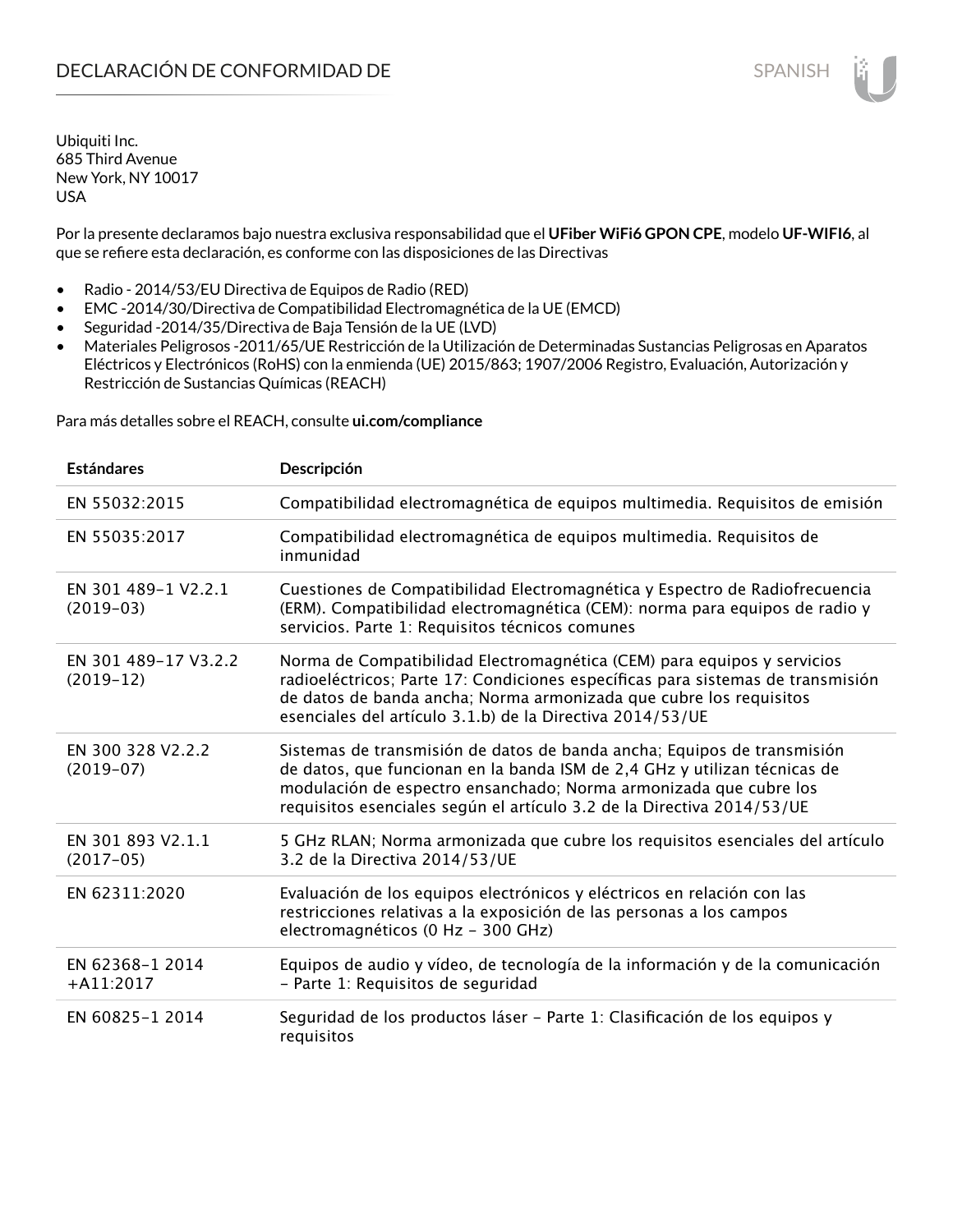

| <b>Estándares</b>             | Descripción                                                                                                      |
|-------------------------------|------------------------------------------------------------------------------------------------------------------|
| EN 60825-2:2004<br>$+A2:2010$ | Seguridad de los productos láser - Parte 2: Seguridad de los sistemas de<br>comunicación por fibra óptica (SCFO) |
| CE Marking                    |                                                                                                                  |

Mark Feil u. <del>Zuil</del>  $\overline{\phantom{0}}$ 

Compliance Manager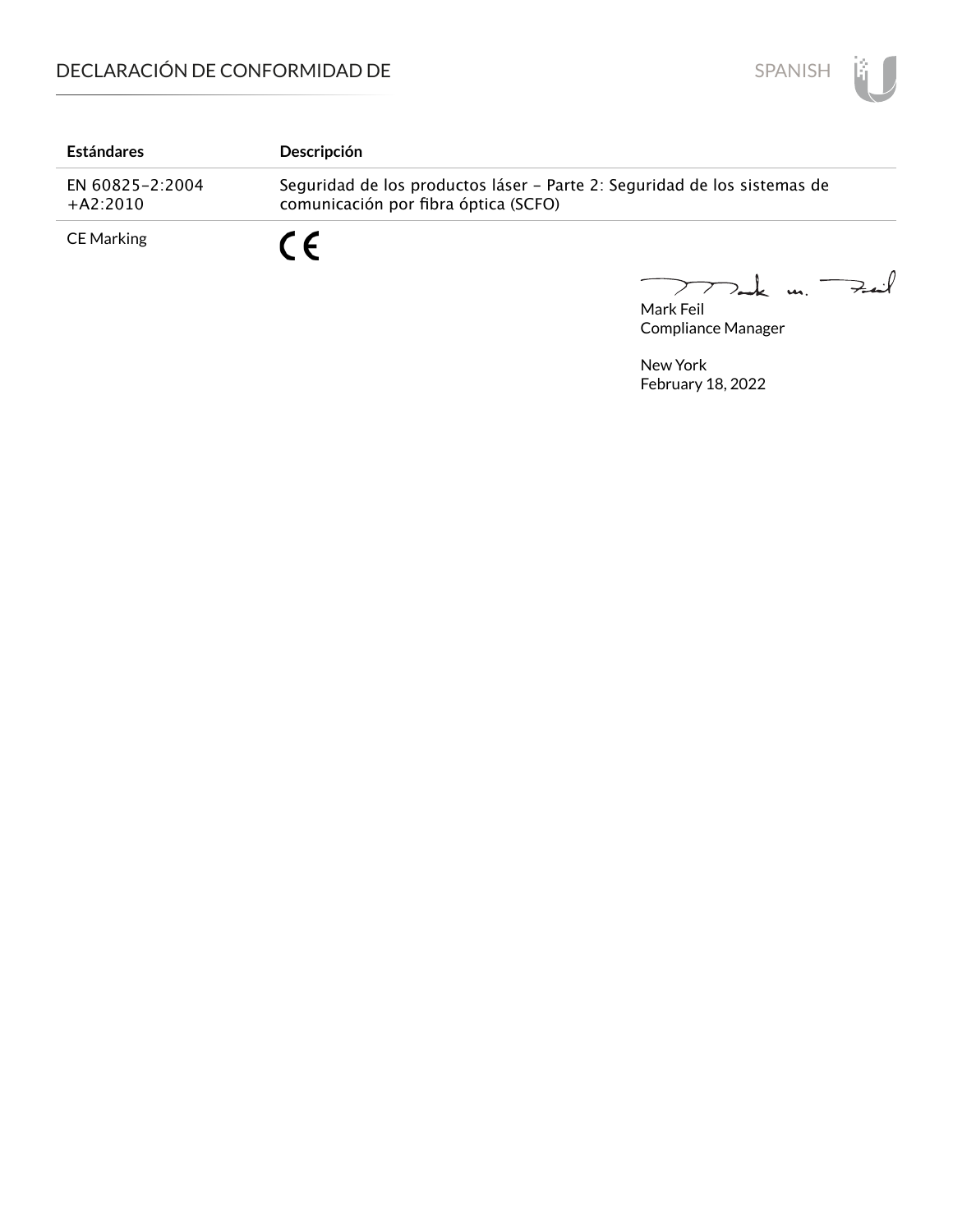## DECLARAȚIA DE CONFORMITATE UE EXECUTE DE ROMANIAN

Ubiquiti Inc. 685 Third Avenue New York, NY 10017 USA

Prin prezenta declarăm sub răspunderea noastră exclusivă că "**UFiber WiFi6 GPON CPE"**, modelul **UF-WIFI6**, la care se referă această declarație, este în conformitate cu prevederile directivelor următoare:

- Radio 2014/53/EU Radio Equipment Directive (RED) (Directiva UE privind echipamentele radio)
- EMC -2014/30/EU Electromagnetic Compatibility Directive (EMCD) (Directiva UE privind compatibilitatea electromagnetică)
- Siguranță -2014/35/EU Low Voltage Directive (LVD) (Directiva UE privind joasa tensiune)
- Materiale periculoase -2011/65/EU Restriction of the Use of Certain Hazardous Substances in Electrical and Electronic Equipment (RoHS) with amendment (EU) 2015/863 (Directiva UE privind restricția utilizării anumitor substanțe periculoase în echipamentele electrice și electronice (RoHS) cu amendamentele ulterioare); 1907/2006 Registration, Evaluation, Authorization and Restriction of Chemicals (REACH) (Regulamentul Uniunii Europene privind înregistrarea, evaluarea si autorizarea produselor chimice)

Pentru detalii suplimentare referitoare la regulamentul REACH, vă rugăm să consultați site-ul **ui.com/compliance**

| <b>Standarde</b>                    | <b>Descriere</b>                                                                                                                                                                                                                                                                                  |
|-------------------------------------|---------------------------------------------------------------------------------------------------------------------------------------------------------------------------------------------------------------------------------------------------------------------------------------------------|
| EN 55032:2015                       | Compatibilitatea electromagnetică a echipamentelor multimedia - Cerințe<br>privind emisiile                                                                                                                                                                                                       |
| EN 55035:2017                       | Compatibilitatea electromagnetică a echipamentelor multimedia. Cerințe privind<br>imunitatea                                                                                                                                                                                                      |
| EN 301 489-1 V2.2.1<br>$(2019-03)$  | Compatibilitatea electromagnetică și chestiuni legate de spectrul de frecvențe<br>radio (ERM); Standard de compatibilitate electromagnetică (EMC) pentru<br>echipamente și servicii radio; Partea 1: Cerințe tehnice comune                                                                       |
| EN 301 489-17 V3.2.2<br>$(2019-12)$ | Standard de compatibilitate electromagnetică (EMC) pentru echipamente și<br>servicii radio; Partea 17: Condiții specifice pentru sistemele de transmisie<br>a datelor în bandă largă; Standard armonizat privind cerințele esențiale ale<br>articolului 3.1 litera (b) din Directiva 2014/53 / UE |
| EN 300 328 V2.2.2<br>$(2019-07)$    | Sisteme de transmisie pe bandă largă; Echipamente de transmisie de date care<br>funcționează în banda ISM de 2,4 GHz și utilizează tehnici de modulare a benzii<br>largi; Standard armonizat privind cerințele esențiale ale articolului 3.2 din<br>Directiva 2014/53 / UE                        |
| EN 301 893 V2.1.1<br>$(2017-05)$    | RLAN de 5 GHz; Standard armonizat privind cerințele esențiale ale articolului<br>3.2 din Directiva 2014/53 / UE                                                                                                                                                                                   |
| EN 62311:2020                       | Evaluarea echipamentelor electronice și electrice legate de restricțiile expunerii<br>umane la câmpurile electromagnetice (0 Hz - 300 GHz)                                                                                                                                                        |
| EN 62368-1 2014<br>$+A11:2017$      | Echipamente tehnologice audio / video, informaționale și de comunicații. Partea<br>1: Cerințe de siguranță                                                                                                                                                                                        |
| EN 60825-1 2014                     | Siguranța produselor laser. Partea 1: Clasificarea și cerințele echipamentelor                                                                                                                                                                                                                    |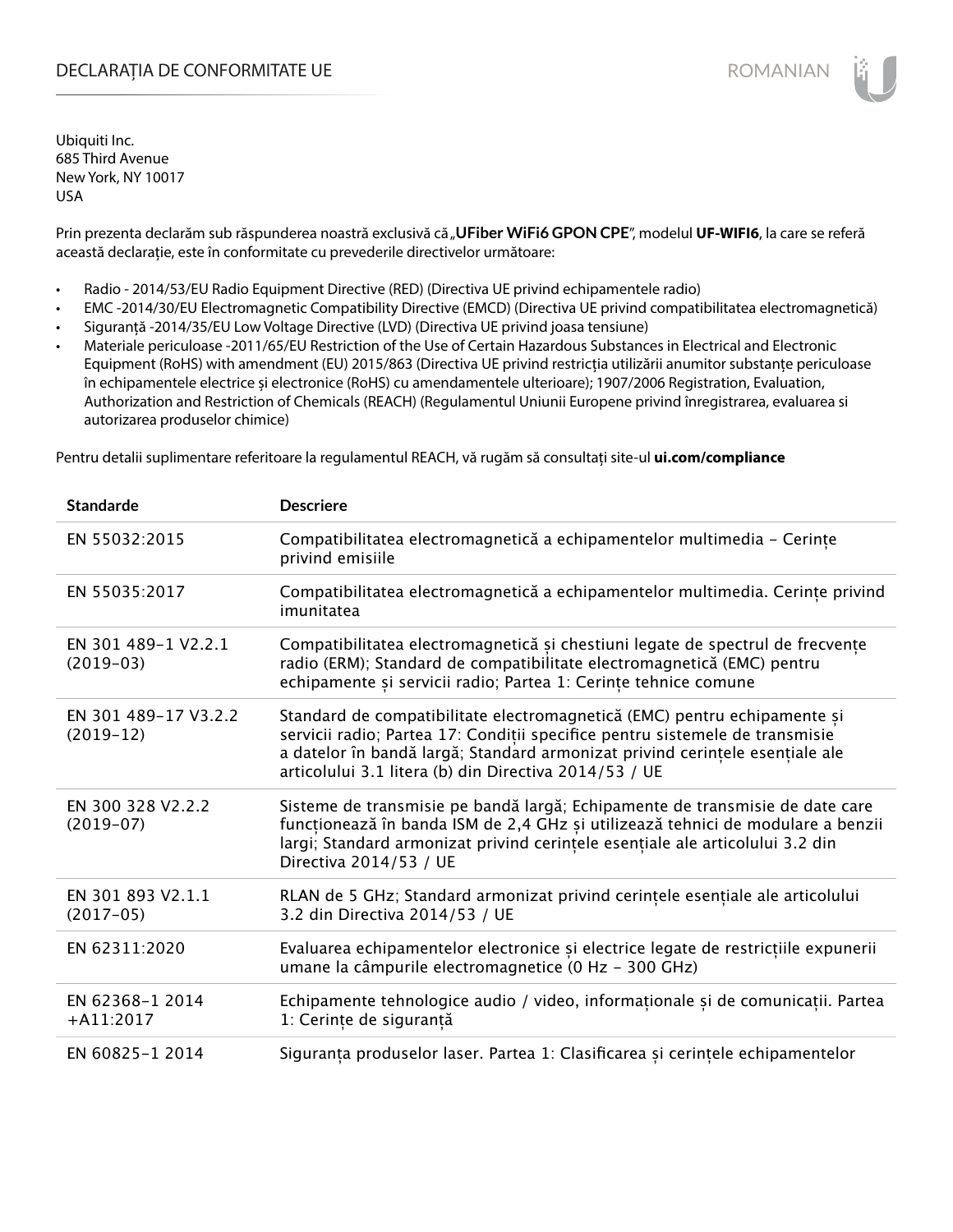

| <b>Standarde</b>              | <b>Descriere</b>                                                                                         |
|-------------------------------|----------------------------------------------------------------------------------------------------------|
| EN 60825-2:2004<br>$+A2:2010$ | Siguranța produselor cu laser. Partea 2: Siguranța sistemelor de comunicații<br>prin fibră optică (OFCS) |
| CE Marking                    | r c                                                                                                      |

Mark Feil u. <del>Zuil</del>  $\overline{\phantom{0}}$ 

Compliance Manager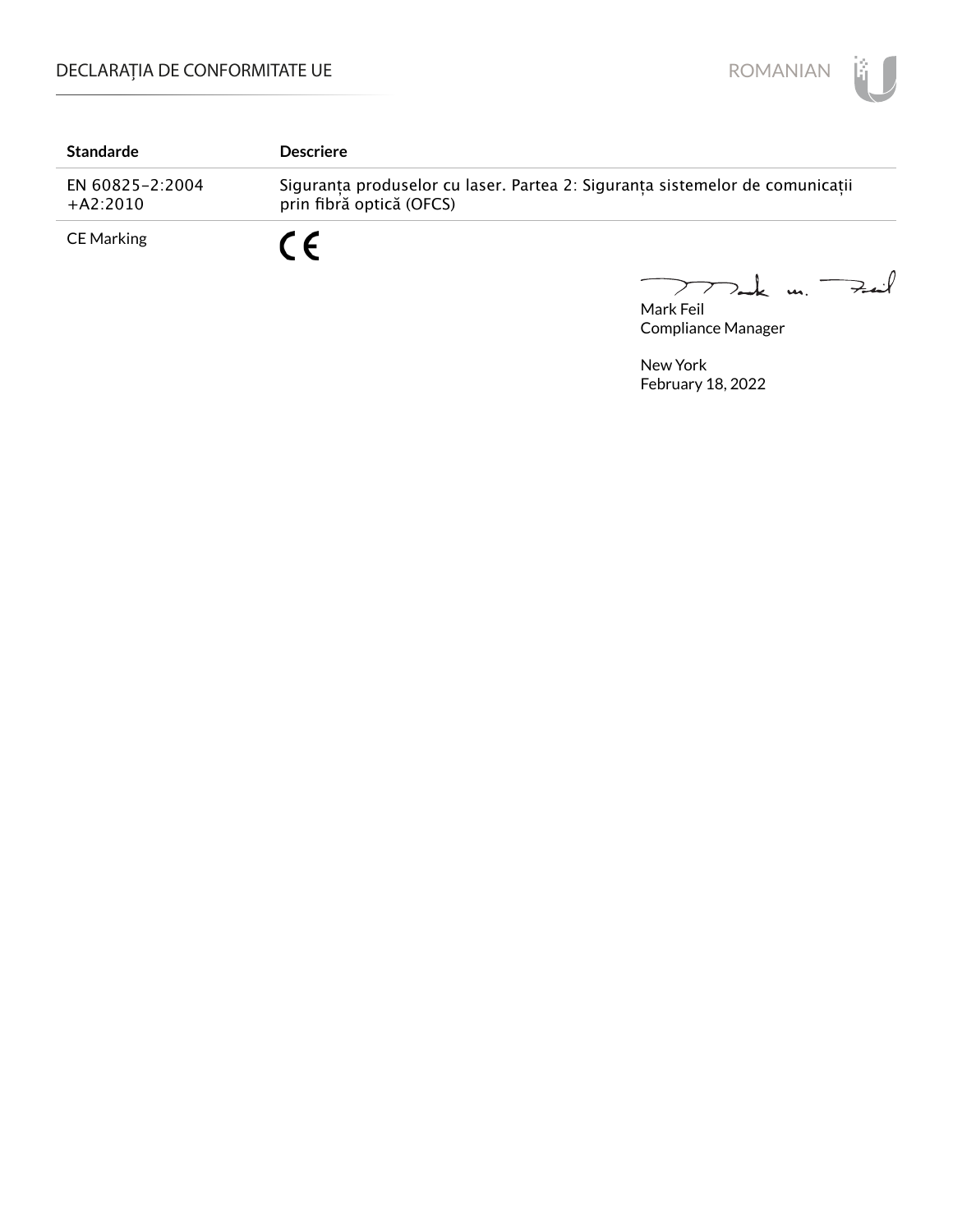# DEKLARACJA ZGODNOŚCI UE POLISH POLISH

Ubiquiti Inc. 685 Third Avenue New York, NY 10017 USA

Niniejszym oświadczam z naszą wyłączną odpowiedzialnością, że **UFiber WiFi6 GPON CPE**, model **UF-WIFI6**, do którego odnosi się niniejsza deklaracja, jest zgodny z przepisami Dyrektyw

- Radio 2014/53/Dyrektywa Sprzętu Radiowego UE (RED)
- EMC -2014/30/Dyrektywa Zgodności Elektromagnetycznej UE (EMCD)
- Bezpieczeństwo -2014/35/Dyrektywa Niskiego Napięcia UE (LVD)
- Materiały Niebezpieczne -2011/65/Restrykcje Dotyczące Użycia NIektórych Niebezpiecznych Substancji w Sprzęcie Elektrycznym i Elektronicznym UE (RoHS) ze zmianą (UE) 2015/863; 1907/2006 Rejestracja, Ocena, Zezwolenie i Restrykcje Dotyczące Chemikaliów (REACH)

Aby uzyskać dodatkowe informacje REACH, należy przejść do **ui.com/compliance**

| Normy                               | <b>Opis</b>                                                                                                                                                                                                                                                         |
|-------------------------------------|---------------------------------------------------------------------------------------------------------------------------------------------------------------------------------------------------------------------------------------------------------------------|
| EN 55032:2015                       | Kompatybilność elektromagnetyczna sprzętu multimedialnego – Wymagania<br>emisyjne                                                                                                                                                                                   |
| EN 55035:2017                       | Kompatybilność elektromagnetyczna sprzętu multimedialnego — Wymagania<br>odporności                                                                                                                                                                                 |
| EN 301 489-1 V2.2.1<br>$(2019-03)$  | Kompatybilność elektromagnetyczna i Zagadnienia widma Radiowego (ERM);<br>Standard Kompatybilności ElektroMagnetycznej (EMC) dla sprzętu radiowego i<br>usług; Część 1: Typowe wymagania techniczne                                                                 |
| EN 301 489-17 V3.2.2<br>$(2019-12)$ | Standard Kompatybilności ElektroMagnetycznej (EMC) dla sprzętu radiowego<br>i usług; Część 17: Szczególne warunki dla Szerokopasmowych Systemów<br>Transmisji Danych; Norma zharmonizowana obejmująca zasadnicze wymagania<br>art. 3.1 lit. b) dyrektywy 2014/53/UE |
| EN 300 328 V2.2.2<br>$(2019-07)$    | Szerokopasmowe systemy transmisji; Szprzęt transmisji danych działający w<br>paśmie 2,4 GHz ISM i używający szerokopasmowe techniki modulacyjne; Norma<br>zharmonizowana obejmująca zasadnicze wymagania artykułu 3.2 dyrektywy<br>2014/53/UE                       |
| EN 301 893 V2.1.1<br>$(2017-05)$    | 5 GHz RLAN; Norma zharmonizowana obejmująca zasadnicze wymagania<br>artykułu 3.2 dyrektywy 2014/53/UE                                                                                                                                                               |
| EN 62311:2020                       | Oszacowanie elektronicznego i elektrycznego sprzętu związanego z<br>ograniczeniami narażenia ludzi na pola elektromagnetyczne (0 Hz - 300 GHz)                                                                                                                      |
| EN 62368-1 2014<br>$+A11:2017$      | Audio/wideo, sprzęt technologii informatycznej i komunikacyjnej – Część 1:<br>Wymagania dotyczące bezpieczeństwa                                                                                                                                                    |
| EN 60825-1 2014                     | Bezpieczeństwo produktów laserowych – Część 1: KLasyfikacja i wymagania<br>dotyczące sprzętu                                                                                                                                                                        |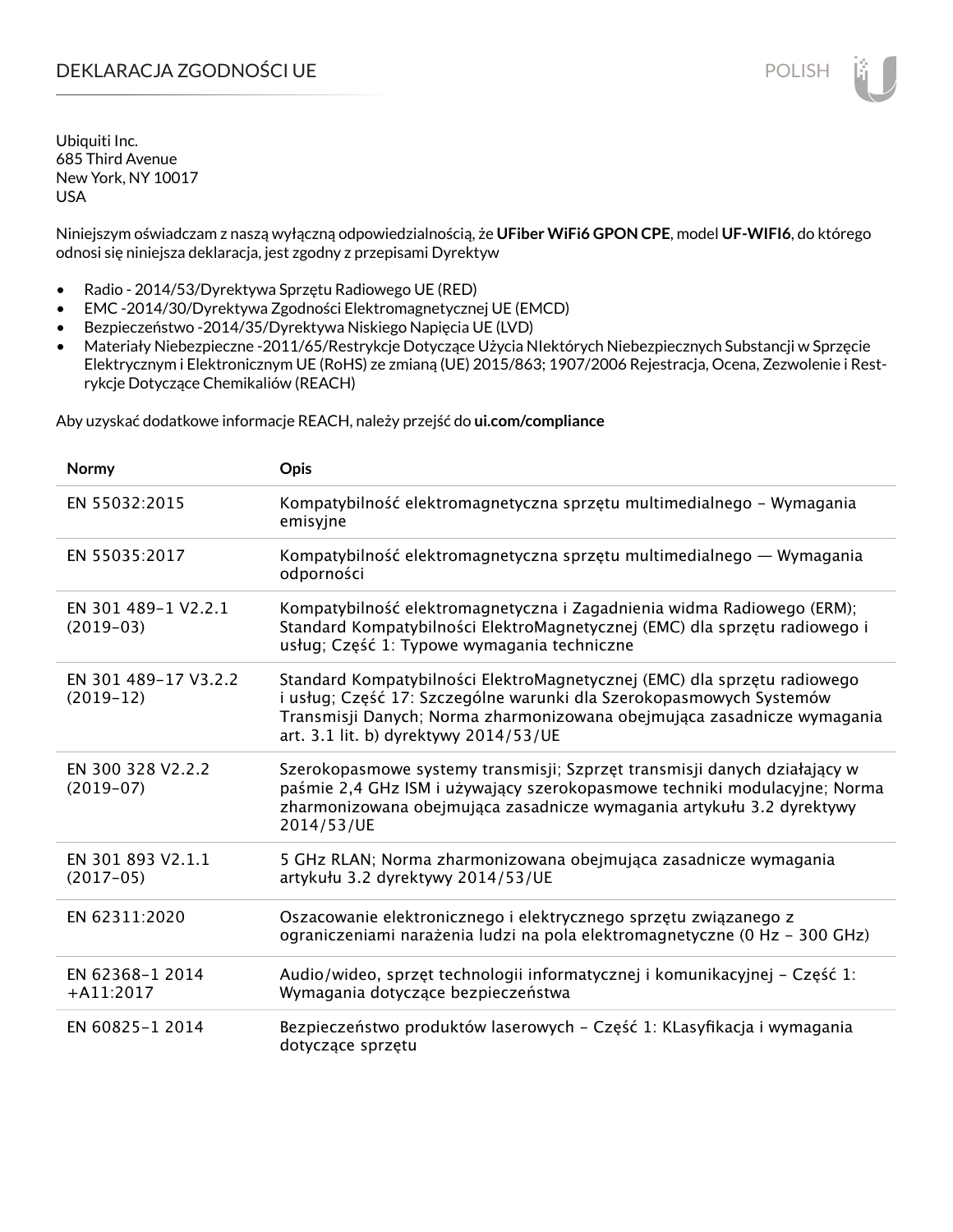

| Normy                         | Opis                                                                                                               |
|-------------------------------|--------------------------------------------------------------------------------------------------------------------|
| EN 60825-2:2004<br>$+A2:2010$ | Bezpieczeństwo produktów laserowych - Część 2: Bezpieczeństwo systemów<br>komunikacyjnych włókna optycznego (OFCS) |
| <b>CE Marking</b>             | C F                                                                                                                |

Mak m. Fuil  $\overline{\phantom{0}}$ 

Mark Feil Compliance Manager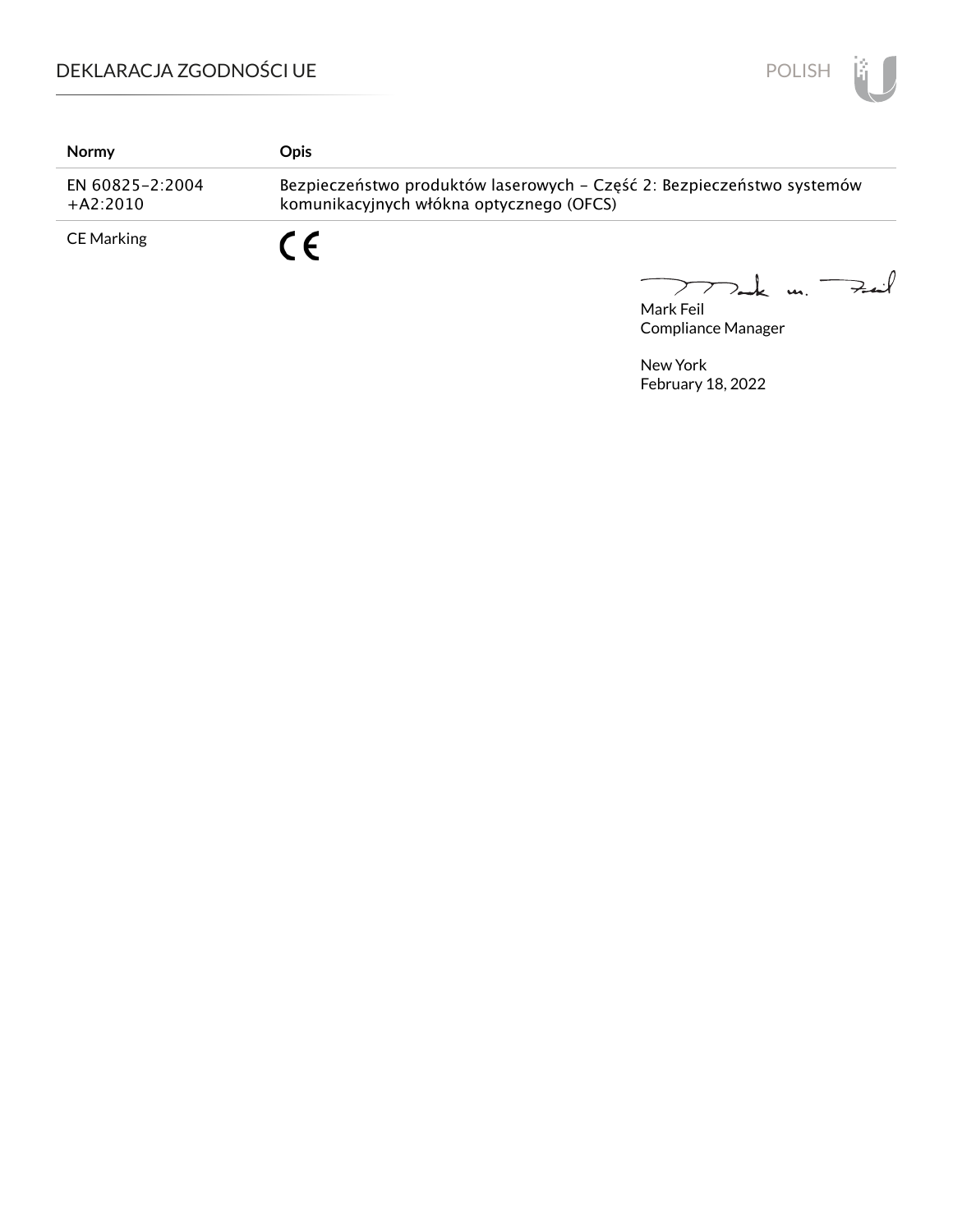# IZJAVA EU O SKLADNOSTI SLOVENIAN

Ubiquiti Inc. 685 Third Avenue New York, NY 10017 USA

S tem dokumentom na lastno odgovornost izjavljamo, da je naprava **UFiber WiFi6 GPON CPE**, model **UF-WIFI6**, na katerega se ta izjava nanaša, v skladu z določbami naslednjih direktiv:

- Radio 2014/53/EU Direktiva o radijski opremi (RED)
- EMC -2014/30/EU Direktiva o elektromagnetni združljivosti (EMCD)
- Varnost -2014/35/EU Direktiva o nizkonapetostni opremi (LVD)
- Nevarne snovi -2011/65/EU Direktiva o omejevanju uporabe nekaterih nevarnih snovi v električni in elektronski opremi (RoHS) s spremembo (EU) 2015/863; 1907/2006 Uredba o registraciji, evalvaciji, avtorizaciji in omejevanju kemikalij (REACH)

Več podrobnosti o REACH uredbi si poglejte na **ui.com/compliance**

| <b>Standardi</b>                    | <b>Opis</b>                                                                                                                                                                                                                                       |
|-------------------------------------|---------------------------------------------------------------------------------------------------------------------------------------------------------------------------------------------------------------------------------------------------|
| EN 55032:2015                       | Elektromagnetna združljivost večpredstavnostne opreme - Zahteve glede<br>elektromagnetnega sevanja                                                                                                                                                |
| EN 55035:2017                       | Elektromagnetna združljivost večpredstavnostne opreme - Zahteve za<br>odpornost opreme                                                                                                                                                            |
| EN 301 489-1 V2.2.1<br>$(2019-03)$  | Elektromagnetna združljivost in zadeve v zvezi z radijskim spektrom (ERM) -<br>Standard elektromagnetne združljivosti (EMC) za radijsko opremo in storitve -<br>1. del: Splošne tehnične zahteve                                                  |
| EN 301 489-17 V3.2.2<br>$(2019-12)$ | Standard elektromagnetne združljivosti (EMC) za radijsko opremo in storitve<br>- 17. del: Posebni pogoji za širokopasovne sisteme za prenos podatkov -<br>Harmonizirani standard, ki zajema bistvene zahteve člena 3.1(b) direktive<br>2014/53/EU |
| EN 300 328 V2.2.2<br>$(2019-07)$    | Širokopasovni prenosni sistemi – Oprema za prenos podatkov v frekvenčnem<br>pasu 2,4 GHz ISM, ki uporablja širokopasovne modulacijske tehnike -<br>Harmonizirani standard, ki zajema bistvene zahteve člena 3.2 direktive<br>2014/53/EU           |
| EN 301 893 V2.1.1<br>$(2017-05)$    | 5 GHz RLAN - Harmonizirani standard, ki zajema bistvene zahteve člena 3.2<br>direktive 2014/53/EU                                                                                                                                                 |
| EN 62311:2020                       | Ocena elektronske in električne opreme glede omejevanja izpostavljenosti ljudi<br>elektromagnetnim sevanjem (0 Hz - 300 GHz)                                                                                                                      |
| EN 62368-1 2014<br>$+A11:2017$      | Oprema za avdio/video, informacijsko in komunikacijsko tehnologijo - 1. del:<br>Varnostne zahteve                                                                                                                                                 |
| EN 60825-1 2014                     | Varnost laserskih izdelkov - 1. del: Klasifikacija opreme in zahteve                                                                                                                                                                              |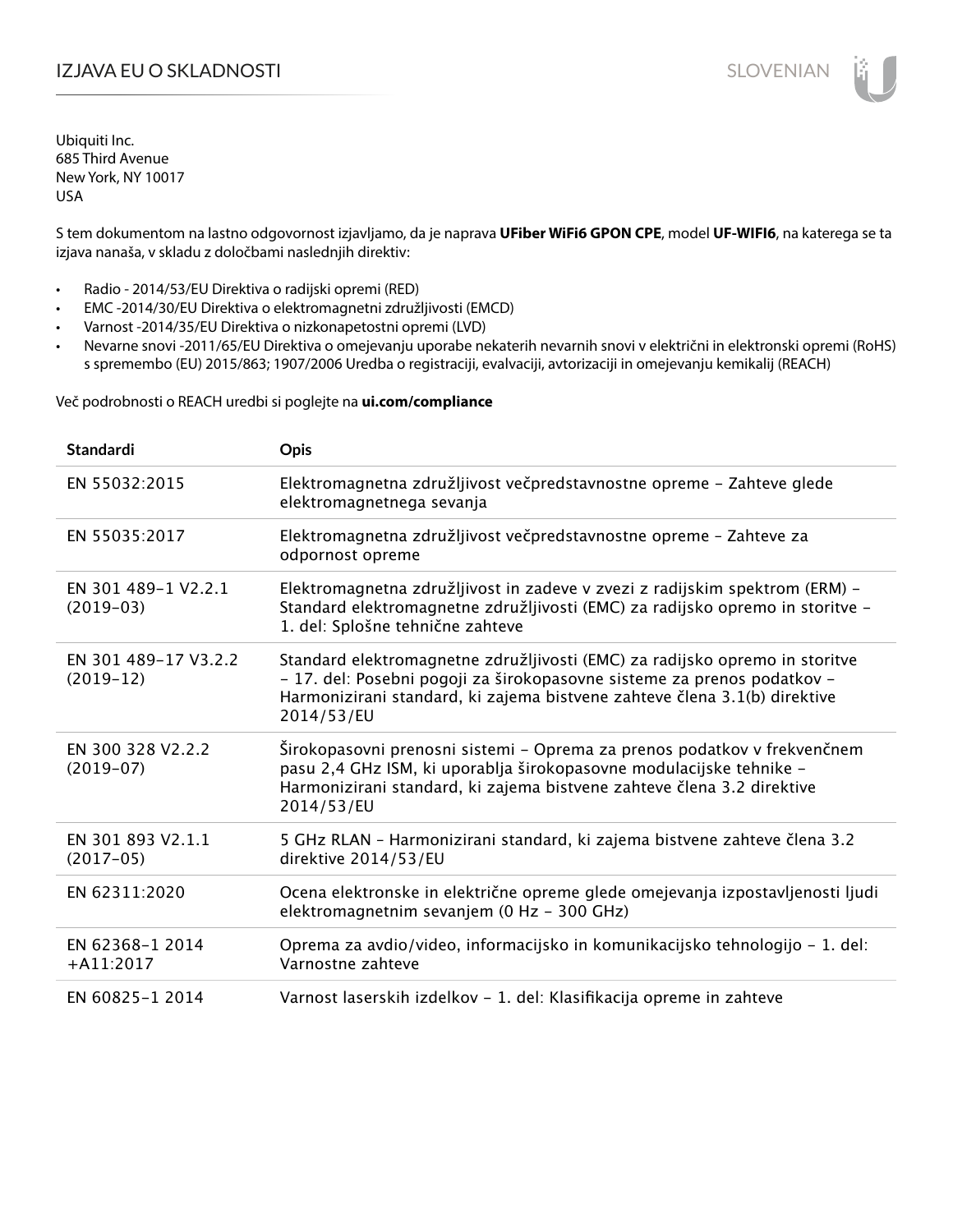# IZJAVA EU O SKLADNOSTI



| Standardi                     | <b>Opis</b>                                                                                        |
|-------------------------------|----------------------------------------------------------------------------------------------------|
| EN 60825-2:2004<br>$+A2:2010$ | Varnost laserskih izdelkov - 2. del: Varnost komunikacijskih sistemov z<br>optičnimi vlakni (OFCS) |
| <b>CE Marking</b>             | C E                                                                                                |

 $\sum_{n=k}$  un. Fait Mark Feil

Compliance Manager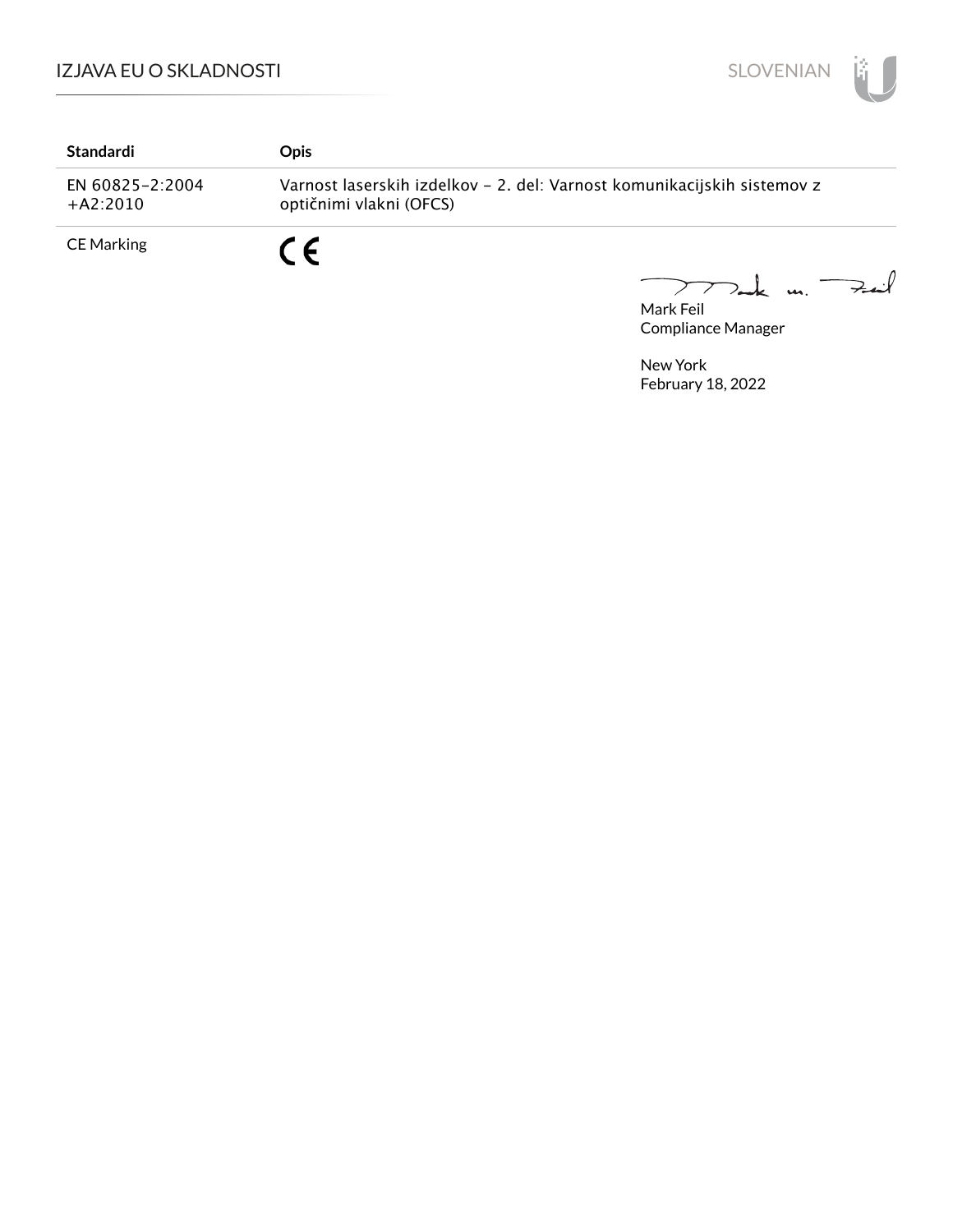Διά του παρόντος δηλώνουμε με αποκλειστική ευθύνη μας ότι το **UFiber WiFi6 GPON CPE**, μοντέλο **UF-WIFI6**, στο οποίο αναφέρεται η παρούσα δήλωση, είναι σύμφωνο με τις διατάξεις των Οδηγιών

- Ραδιοεξοπλισμός Οδηγία Ραδιοεξοπλισμού (RED) 2014/53/ΕΕ
- EMC Οδηγία Ηλεκτρομαγνητικής Συμβατότητας (EMCD) 2014/30/ΕΕ
- Ασφάλεια Οδηγία Χαμηλής Τάσης (LVD) 2014/35/ΕΕ
- Επικίνδυνα Υλικά Περιορισμός της Χρήσης Ορισμένων Επικίνδυνων Ουσιών σε Ηλεκτρικό και Ηλεκτρονικό Εξοπλισμό (RoHS) 2011/65/ΕΕ με τροποποίηση (ΕΕ) 2015/863. Καταχώριση, Αξιολόγηση, Εξουσιοδότηση και Περιορισμός Χημικών Ουσιών (REACH) 1907/2006

Για περισσότερες λεπτομέρειες σχετικά με το REACH, παρακαλούμε ανατρέξτε στη διεύθυνση **ui.com/compliance**

| Πρότυπα                             | Περιγραφή                                                                                                                                                                                                                                                              |
|-------------------------------------|------------------------------------------------------------------------------------------------------------------------------------------------------------------------------------------------------------------------------------------------------------------------|
| EN 55032:2015                       | Ηλεκτρομαγνητική συμβατότητα εξοπλισμού πολυμέσων - Απαιτήσεις<br>εκπομπών                                                                                                                                                                                             |
| EN 55035:2017                       | Ηλεκτρομαγνητική συμβατότητα εξοπλισμού πολυμέσων - Απαιτήσεις<br>θωράκισης                                                                                                                                                                                            |
| EN 301 489-1 V2.2.1<br>$(2019-03)$  | Ηλεκτρομαγνητική συμβατότητα και Θέματα Ραδιοφάσματος (ERM). Πρότυπο<br>ηλεκτρομαγνητικής συμβατότητας (EMC) για ραδιοεξοπλισμό και υπηρεσίες.<br>Μέρος 1: Κοινές τεχνικές απαιτήσεις                                                                                  |
| EN 301 489-17 V3.2.2<br>$(2019-12)$ | Πρότυπο ηλεκτρομαγνητικής συμβατότητας (ΕΜC) για ραδιοεξοπλισμό και<br>υπηρεσίες. Μέρος 17: Ειδικοί όροι για Συστήματα Μετάδοσης Δεδομένων<br>Ευρείας Ζώνης · Εναρμονισμένο Πρότυπο που καλύπτει τις βασικές<br>απαιτήσεις του άρθρου 3.1 (β) της Οδηγίας 2014/53 / ΕΕ |
| EN 300 328 V2.2.2<br>$(2019-07)$    | Ευρυζωνικά συστήματα μετάδοσης. Εξοπλισμός μετάδοσης δεδομένων<br>που λειτουργεί στη ζώνη ISM 2,4 GHz και χρησιμοποιεί ευρυζωνικές<br>τεχνικές διαμόρφωσης. Εναρμονισμένο πρότυπο που καλύπτει τις βασικές<br>απαιτήσεις του άρθρου 3.2 της Οδηγίας 2014/53 / ΕΕ       |
| EN 301 893 V2.1.1<br>$(2017-05)$    | 5 GHz RLAN. Εναρμονισμένο Πρότυπο που καλύπτει τις βασικές απαιτήσεις<br>του άρθρου 3.2 της Οδηγίας 2014/53/ΕΕ                                                                                                                                                         |
| EN 62311:2020                       | Αξιολόγηση ηλεκτρονικού και ηλεκτρικού εξοπλισμού που σχετίζεται με<br>περιορισμούς έκθεσης στον άνθρωπο για ηλεκτρομαγνητικά πεδία (0 Hz –<br>300 GHz)                                                                                                                |
| EN 62368-1 2014<br>$+A11:2017$      | Εξοπλισμός τεχνολογίας ήχου/εικόνας, πληροφορικής και επικοινωνιών -<br>Μέρος 1: Απαιτήσεις ασφάλειας                                                                                                                                                                  |
| EN 60825-1 2014                     | Ασφάλεια προϊόντων λέιζερ - Μέρος 1: Ταξινόμηση και απαιτήσεις<br>εξοπλισμού                                                                                                                                                                                           |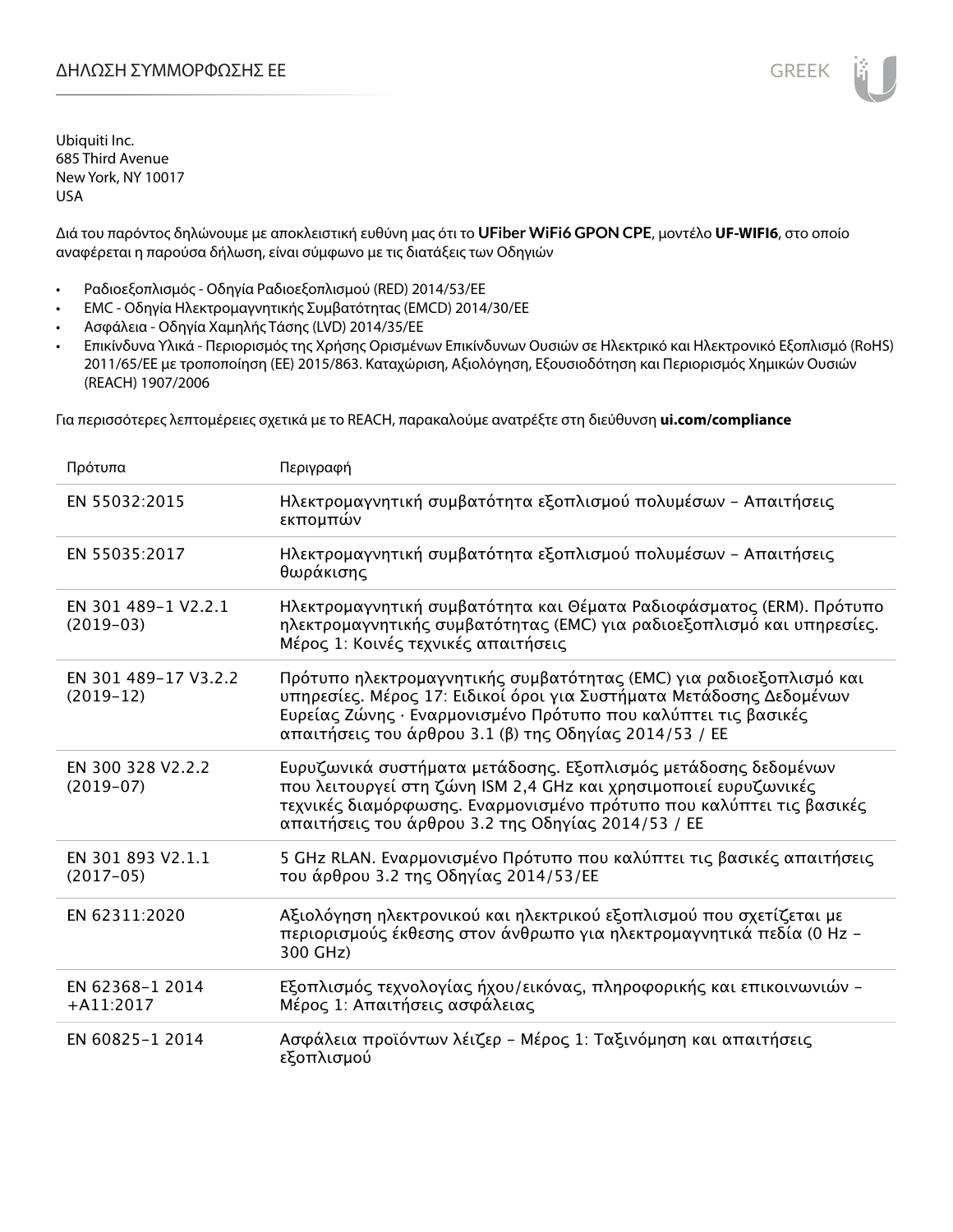

| Πρότυπα                       | Περιγραφή                                                                                    |
|-------------------------------|----------------------------------------------------------------------------------------------|
| EN 60825-2:2004<br>$+A2:2010$ | Ασφάλεια προϊόντων λέιζερ - Μέρος 2: Ασφάλεια συστημάτων<br>επικοινωνίας οπτικών ινών (OFCS) |
| CE Marking                    |                                                                                              |

Mark Feil<br>Mark Feil  $\overbrace{\phantom{aaaaa}}^{x}$ 

Compliance Manager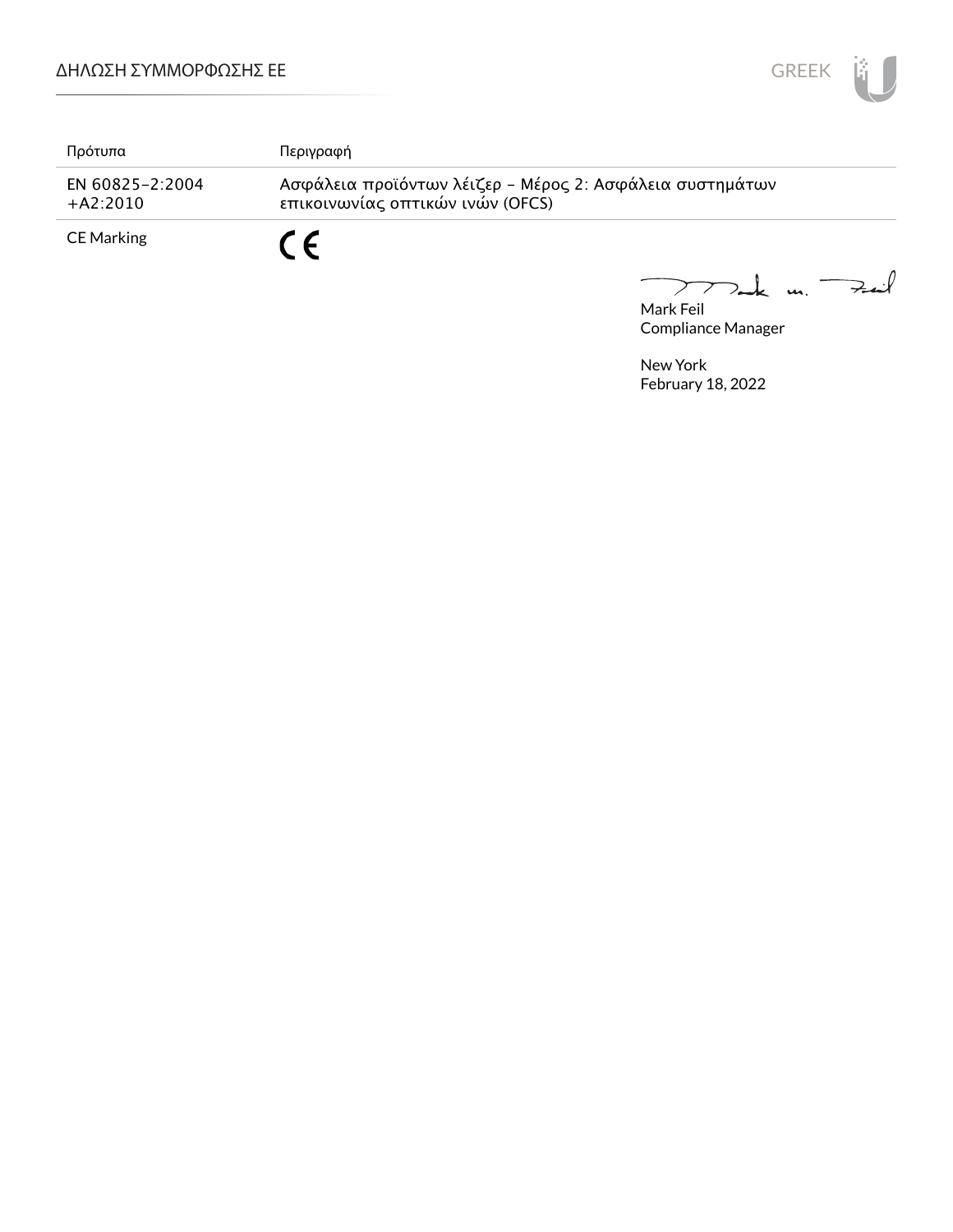# EÚ VYHLÁSENIE O SÚHLASE SLOVAK SLOVAK

Ubiquiti Inc. 685 Third Avenue New York, NY 10017 USA

Týmto prehlasuje, na našu výlučnú zodpovednosť, že **UFiber WiFi6 GPON CPE**, model **UF-WIFI6**, ktorého sa toto vyhlásenie týka, je v súlade s ustanoveniami Smerníc

- Rádio 2014/53/EÚ Smernica o Rádiových Zariadeniach (RED)
- EMC -2014/30/EÚ Smernica o Elektromagnetickej Kompatibilite (EMCD)
- Bezpečnosť -2014/35/EÚ Smernica o Nízkom Napätí (LVD)
- Nebezpečné Materiály -2011/65/EÚ Obmedzenie Používania Určitých Nebezpečných Látok v Elektrických a Elektronických Zariadeniach (RoHS) s dodatkom (EÚ) 2015/863; 1907/2006 Registrácia, Hodnotenie, Autorizácia a Obmedzenie chemikálií (REACH)

Ďalšie informácie o REACH môžete nájsť na **ui.com/compliance**

| Štandardy                           | <b>Popis</b>                                                                                                                                                                                                                                                 |
|-------------------------------------|--------------------------------------------------------------------------------------------------------------------------------------------------------------------------------------------------------------------------------------------------------------|
| EN 55032:2015                       | Elektromagnetická kompatibilita multimediálnych zariadení - emisné<br>požiadavky                                                                                                                                                                             |
| EN 55035:2017                       | Elektromagnetická kompatibilita multimediálnych zariadení – Požiadavky na<br>odolnosť                                                                                                                                                                        |
| EN 301 489-1 V2.2.1<br>$(2019-03)$  | Elektromagnetická kompatibilita a záležitosti rádiového spektra (ERM). Norma<br>elektromagnetickej kompatibility (EMC) pre rádiové zariadenia a služby:<br>Spoločné technické požiadavky                                                                     |
| EN 301 489-17 V3.2.2<br>$(2019-12)$ | Norma elektromagnetickej kompatibility (EMC) na rádiové zariadenia a služby.<br>17. časť: Osobitné podmienky pre širokopásmové systémy prenosu dát.<br>Harmonizovaná norma vzťahujúca sa na základné požiadavky článku 3.1 písm.<br>b) smernice $2014/53/EU$ |
| EN 300 328 V2.2.2<br>$(2019-07)$    | Širokopásmové prenosové systémy. Zariadenia na prenos údajov pracujúce<br>v pásme ISM 2,4 GHz a používajúce širokopásmové modulačné techniky.<br>Harmonizovaná norma vzťahujúca sa na základné požiadavky článku 3.2<br>smernice 2014/53/EÚ                  |
| EN 301 893 V2.1.1<br>$(2017-05)$    | 5 GHz RLAN; harmonizovaná norma vzťahujúca sa na základné požiadavky<br>článku 3.2 smernice 2014/53/EÚ                                                                                                                                                       |
| EN 62311:2020                       | Posudzovanie elektronických a elektrických zariadení v súvislosti s<br>obmedzeniami vystavenia ľudí elektromagnetickým poliam (0 Hz - 300 GHz)                                                                                                               |
| EN 62368-1 2014<br>$+$ A11:2017     | Zariadenia audio/video, informačnej a komunikačnej technológie - časť 1:<br>Bezpečnostné požiadavky                                                                                                                                                          |
| EN 60825-1 2014                     | Bezpečnosť laserových výrobkov - Časť 1: Klasifikácia a požiadavky na<br>zariadenia                                                                                                                                                                          |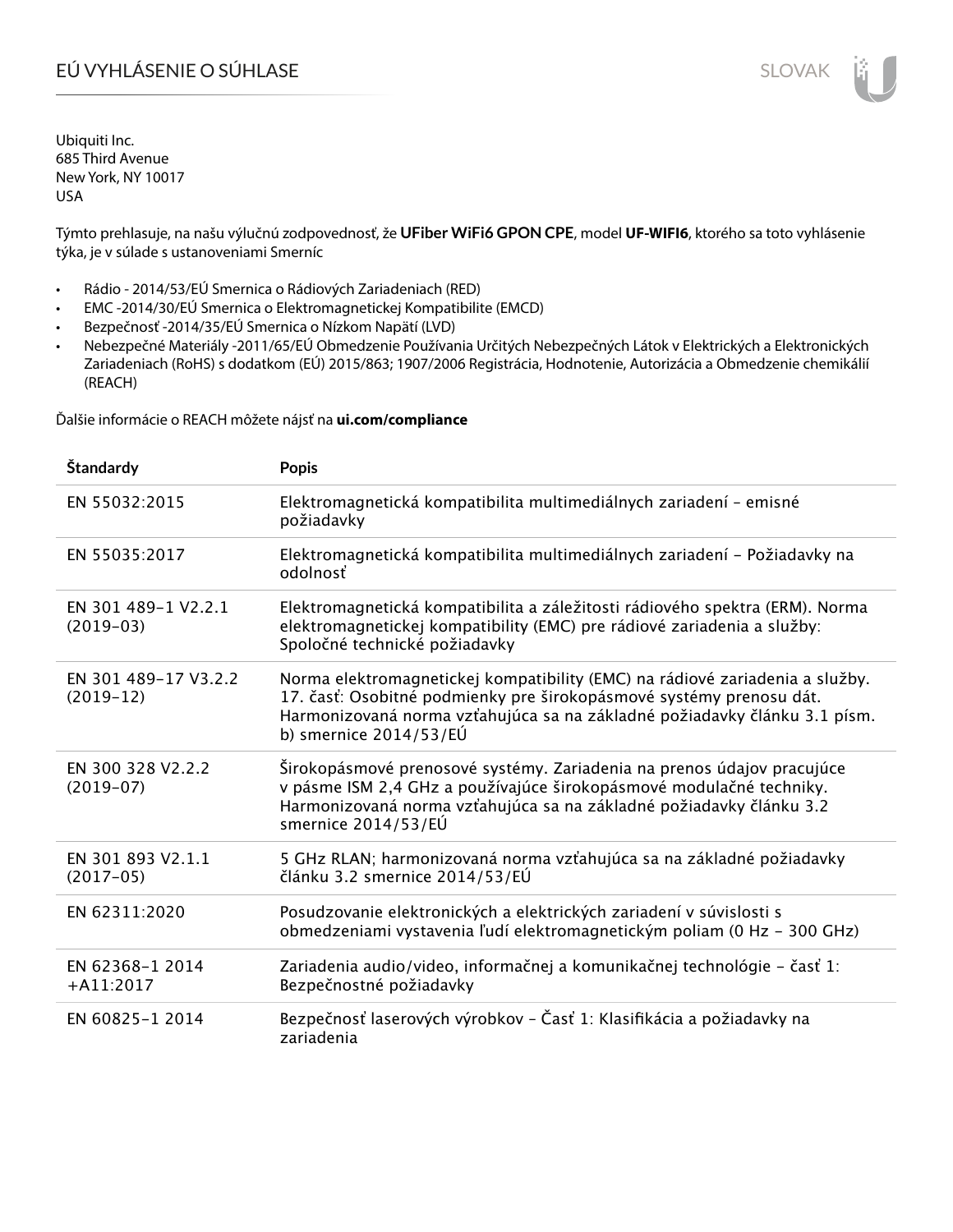

| Štandardy                     | <b>Popis</b>                                                                                              |
|-------------------------------|-----------------------------------------------------------------------------------------------------------|
| EN 60825-2:2004<br>$+A2:2010$ | Bezpečnosť laserových výrobkov - Časť 2: Bezpečnosť optických vláknových<br>komunikačných systémov (OFCS) |
| <b>CE Marking</b>             | C F                                                                                                       |

Mark Feil<br>Mark Feil

Compliance Manager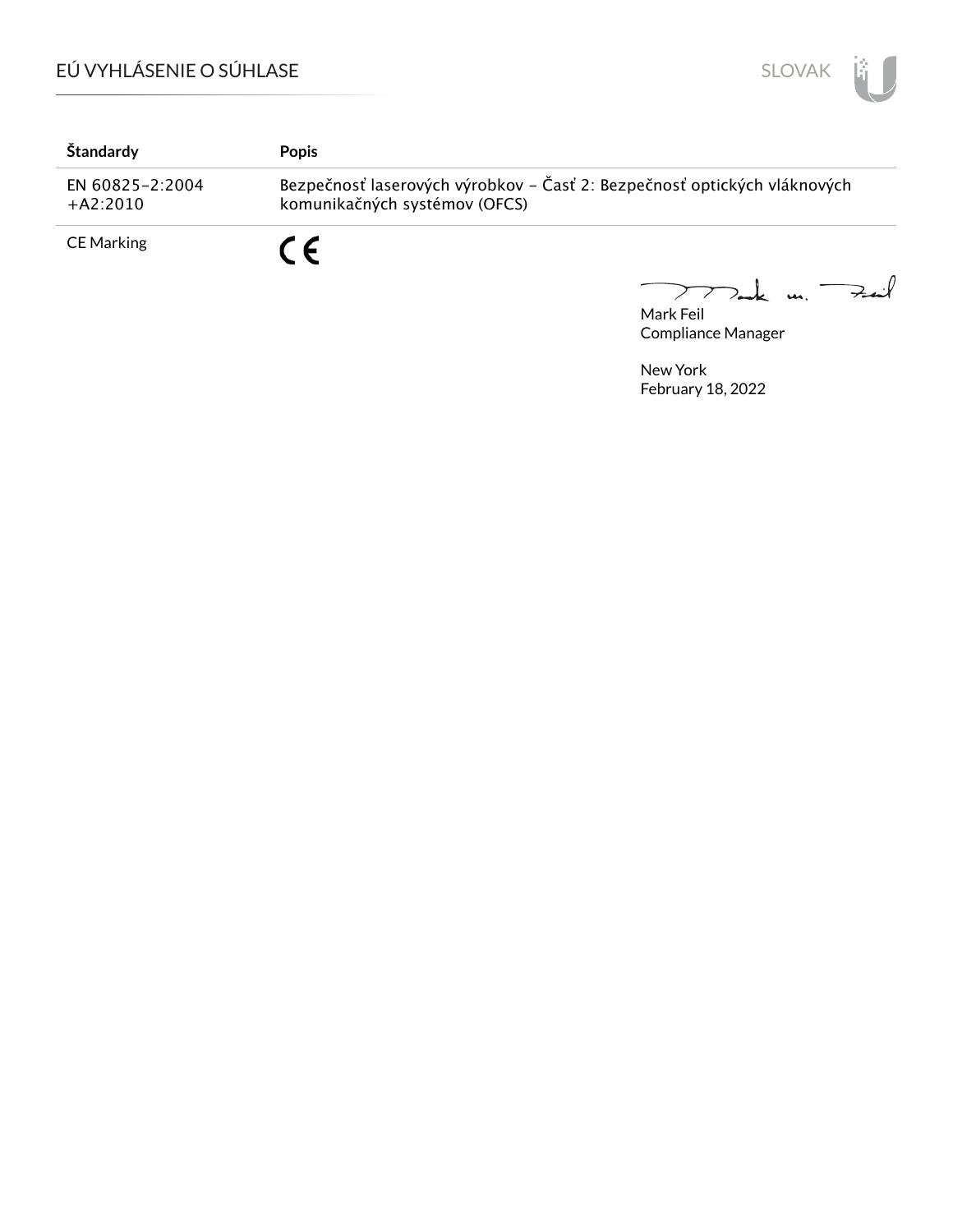# ES ATBILSTĪBAS DEKLARĀCIJA LATVIAN

Ubiquiti Inc. 685 Third Avenue New York, NY 10017 USA

Vienīgi uz savu atbildību deklarējam, ka iekārtas "**UFiber WiFi6 GPON CPE**" modelis "**UF-WIFI6**", uz ko attiecas šī deklarācija, atbilst šādu direktīvu noteikumiem:

- radio 2014/53/ES Radioiekārtu direktīva (RED);
- elektromagnētiskā saderība 2014/30/ES Elektromagnētiskās saderības direktīva (EMCD);
- drošība 2014/35/ES Zemsprieguma direktīva (LVD);
- bīstami materiāli 2011/65/ES Atsevišķu bīstamu ķīmisko vielu izmantošanas ierobežojumi elektriskajās un elektroniskajās iekārtās (RoHS) ar grozījumu (ES) 2015/863; 1907/2006 Ķīmisko vielu reģistrēšana, novērtēšana, atļaušana un ierobežošana (REACH).

Papildinformāciju par REACH lūdzam skatīt tīmekļa vietnē **ui.com/compliance**

| <b>Standarti</b>                    | <b>Apraksts</b>                                                                                                                                                                                                                                             |
|-------------------------------------|-------------------------------------------------------------------------------------------------------------------------------------------------------------------------------------------------------------------------------------------------------------|
| EN 55032:2015                       | Multivides iekārtu elektromagnētiskā saderība - Emisijai piemērojamās prasības                                                                                                                                                                              |
| EN 55035:2017                       | Multivides iekārtu elektromagnētiskā saderība - Traucējumnoturības prasības                                                                                                                                                                                 |
| EN 301 489-1 V2.2.1<br>$(2019-03)$  | Elektromagnētiskā saderība un radiofrekvenču spektra jautājumi (ERM);<br>Elektromagnētiskās saderības (EMS) standarts radioiekārtām un dienestiem; 1.<br>daļa: Vispārējās tehniskās prasības                                                                |
| EN 301 489-17 V3.2.2<br>$(2019-12)$ | Elektromagnētiskās saderības (EMS) standarts radioiekārtām un dienestiem;<br>17. daļa: Īpašie nosacījumi platjoslas datu pārraides sistēmām; Saskaņotais<br>standarts, kas atbilst Direktīvas 2014/53/ES 3. panta 1. punkta b) apakšpunkta<br>pamatprasībām |
| EN 300 328 V2.2.2<br>$(2019-07)$    | Platjoslas pārraides sistēmas; Datu pārraides iekārtas, kas darbojas 2,4 GHz<br>ISM joslā un izmanto platjoslas modulācijas paņēmienus; Saskaņotais standarts,<br>kas atbilst Direktīvas 2014/53/ES 3. panta 2. punkta pamatprasībām                        |
| EN 301 893 V2.1.1<br>$(2017-05)$    | 5 GHz RLAN; Saskaņotais standarts, kas atbilst Direktīvas 2014/53/ES 3. panta<br>2. punkta pamatprasībām                                                                                                                                                    |
| EN 62311:2020                       | Elektronisko un elektrisko iekārtu novērtēšana attiecībā uz ierobežojumiem 0<br>Hz-300 GHz elektromagnētisko lauku iedarbībai uz cilvēkiem                                                                                                                  |
| EN 62368-1 2014<br>$+A11:2017$      | Audio/video, informācijas un komunikācijas tehnoloģiju aprīkojums - 1. daļa:<br>Drošības prasības                                                                                                                                                           |
| EN 60825-1 2014                     | Lāzeriekārtu drošība - 1. daļa: Iekārtu klasifikācija un prasības                                                                                                                                                                                           |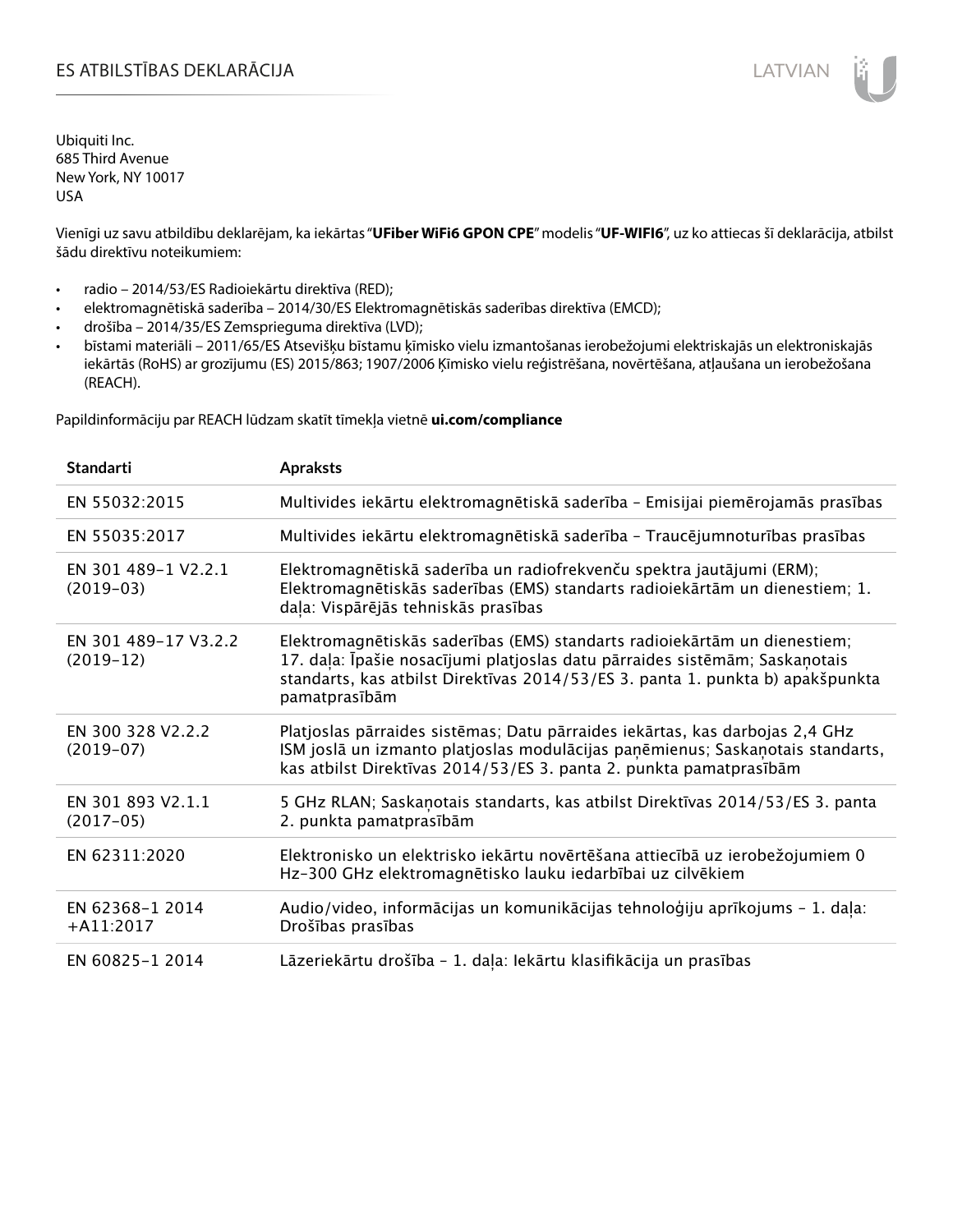

| Standarti                     | <b>Apraksts</b>                                                             |
|-------------------------------|-----------------------------------------------------------------------------|
| EN 60825-2:2004<br>$+A2:2010$ | Lāzeriekārtu drošība - 2. daļa: Šķiedroptisko sakaru sistēmu (OFCS) drošība |
| <b>CE Marking</b>             | $\epsilon$                                                                  |

Mark Feil<br>Mark Feil  $\overline{\phantom{0}}$ 

Compliance Manager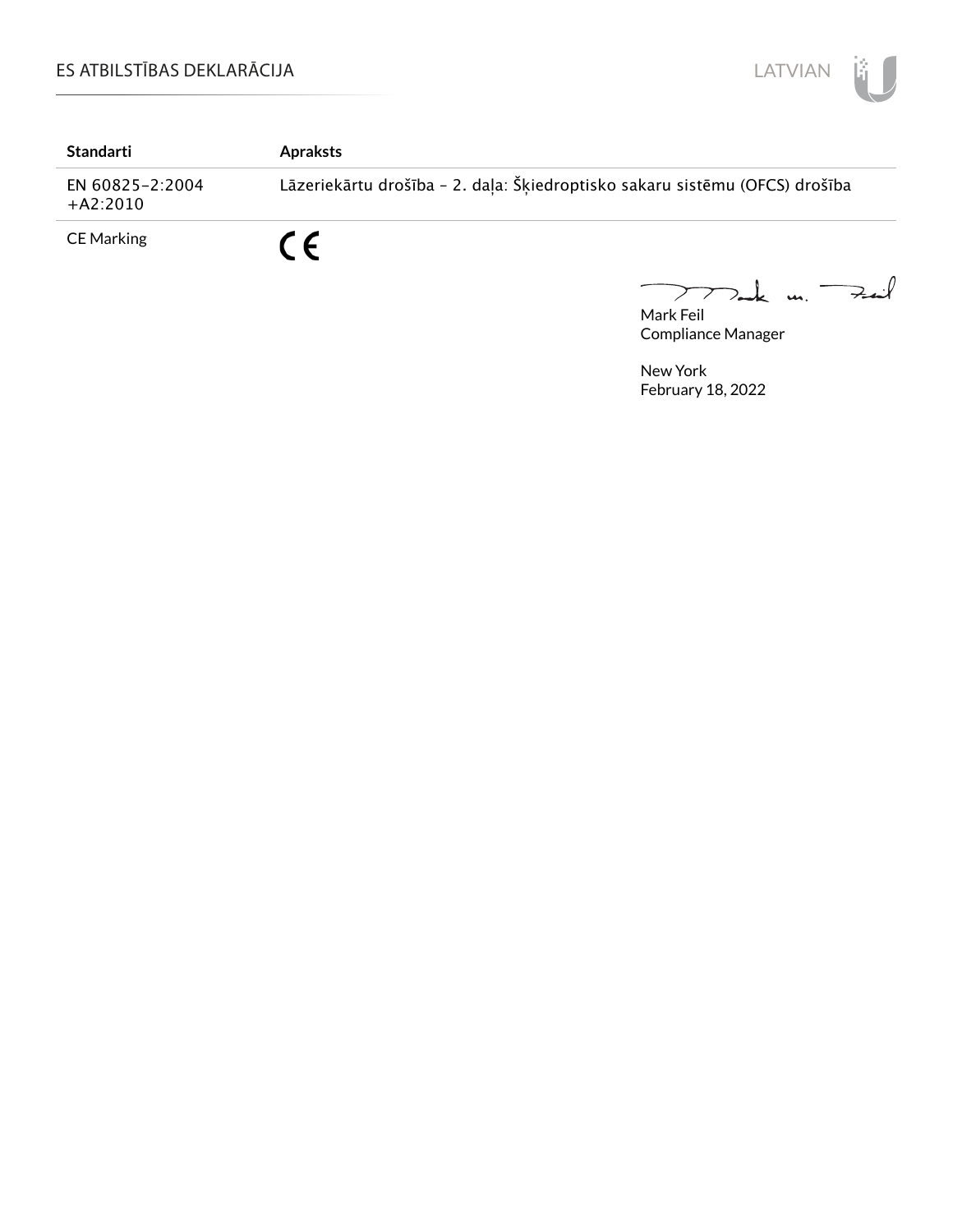## ES ATITIKIMO DEKLARACIJA NA SATITIKIMO DEKLARACIJA NA SATITIKIMO DEKLARACIJA NA SATITIKIMO DE KLARACIJA NA SATI

Ubiquiti Inc. 685 Third Avenue New York, NY 10017 USA

Šiuo pareiškimu prisiimdami visą atsakomybe pareiškia, kad "UFiber WiFi6 GPON CPE", **UF-WIFI6** modelis, su kuriuo susijusi ši deklaracija, atitinka direktyvų nuostatas

- Radijo 2014/53/EU Radijo įrangos direktyva (RĮD)
- ESD -2014/30/EU Elektromagnetinio suderinamumo direktyva (ESD)
- Sauga -2014/35/EU Žemos įtampos direktyva (LVD)
- Kenksmingos medžiagos -2011/65/EU Tam tikrų pavojingų medžiagų naudojimo elektros ir elektroninėje įrangoje apribojimas (RoHS) pakeitimas (EU) 2015/863; 1907/2006 Registracija, Vertinimas, Cheminių medžiagų leidimas ir apribojmas (RVACH)

Dėl papildomos informacijos apie RVACH, kreipkitės į **ui.com/compliance**

| Standartai                          | Apibūdinimas                                                                                                                                                                                                                                                                                  |
|-------------------------------------|-----------------------------------------------------------------------------------------------------------------------------------------------------------------------------------------------------------------------------------------------------------------------------------------------|
| EN 55032:2015                       | Multimedijos elektromagentinis suderinamumas - spinduliuotės reikalavimai                                                                                                                                                                                                                     |
| EN 55035:2017                       | Multimedijos elektromagnetinis suderinamumas - spinduliuotės reikalavimai                                                                                                                                                                                                                     |
| EN 301 489-1 V2.2.1<br>$(2019-03)$  | Elektromagnetinis suderinamumas ir radijo spektro dalykai (ERM); Radijo ryšio<br>įrangos ir paslaugų elektromagnetinio suderinamumo (EMS) standartas. 1 dalis.<br>Bendrieji techniniai reikalavimai                                                                                           |
| EN 301 489-17 V3.2.2<br>$(2019-12)$ | Radijo ryšio įrangos ir mobiliojo ryšio elektromagnetinio suderinamumo (EMS)<br>standartas. 4 dalis. Fiksuotųjų radijo ryšių ir pagalbinės įrangos specialiosios<br>salygos; suderintas standartas, apimantis esminius Direktyvos 2014/53 / ES 3<br>straipsnio 1 dalies b punkto reikalavimus |
| EN 300 328 V2.2.2<br>$(2019-07)$    | Plačiajuosčio ryšio sistemos; Duomenų perdavimo įranga, veikianti 2,4 GHz<br>ISM juostoje ir naudojanti plačiajuosčio ryšio moduliacijos metodus; suderintas<br>standartas, apimantis esminius Direktyvos 2014/53 / ES 3 straipsnio 2 dalies<br>reikalavimus                                  |
| EN 301 893 V2.1.1<br>$(2017-05)$    | 5 GHz RLAN; Suderintas standartas, apimantis esminius Direktyvos 2014/53 /<br>ES 3 straipsnio 2 dalies reikalavimus                                                                                                                                                                           |
| EN 62311:2020                       | Elektroninės ir elektrinės įrangos, susijusios su elektromagnetinių laukų (0 Hz -<br>300 GHz) poveikio žmonėms apribojimais                                                                                                                                                                   |
| EN 62368-1 2014<br>$+$ A11:2017     | Garso/vaizdo, informacinių ir ryšių technologijų įranga. 1 dalis. Saugos<br>reikalavimai                                                                                                                                                                                                      |
| EN 60825-1 2014                     | Lazerinių gaminių sauga. 1 dalis. Įrangos klasifikavimas ir reikalavimai                                                                                                                                                                                                                      |